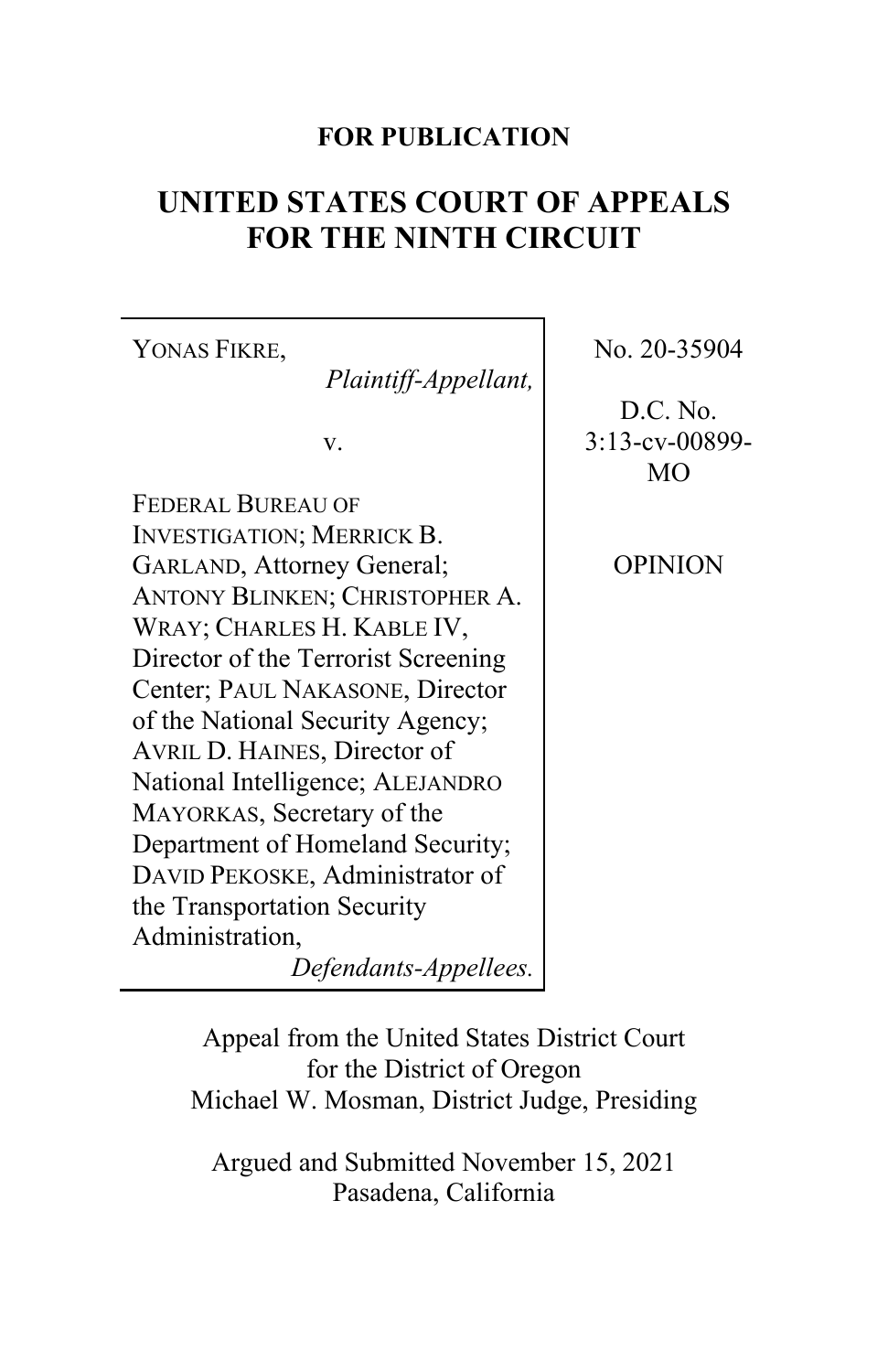Filed May 27, 2022

Before: Marsha S. Berzon and Johnnie B. Rawlinson, Circuit Judges, and John Antoon II,**[\\*](#page-1-0)** District Judge.

Opinion by Judge Berzon

#### **SUMMARY[\\*\\*](#page-1-1)**

#### **No Fly List**

The panel reversed the district court's dismissal on mootness grounds of Yonas Fikre's substantive due process and non-stigma-related procedural due process No Fly List claims; vacated the district court's dismissal of Fikre's stigma-plus procedural due process claim; and remanded to the district court to consider, in the first instance, whether Fikre stated a viable stigma-plus procedural due process claim considering both his past placement on the No Fly List and his alleged inclusion in the Terrorist Screening Database.

The panel held that because the government failed to follow the instructions given by this Court the last time Fikre's case was before the court, *see Fikre v. FBI* (*Fikre I*), 904 F.3d 1033 (9th Cir. 2018), the district court erred by dismissing as moot Fikre's No Fly List claims. In *Fikre I*,

<span id="page-1-0"></span>**<sup>\*</sup>** The Honorable John Antoon II, United States District Judge for the Middle District of Florida, sitting by designation.

<span id="page-1-1"></span>**<sup>\*\*</sup>** This summary constitutes no part of the opinion of the court. It has been prepared by court staff for the convenience of the reader.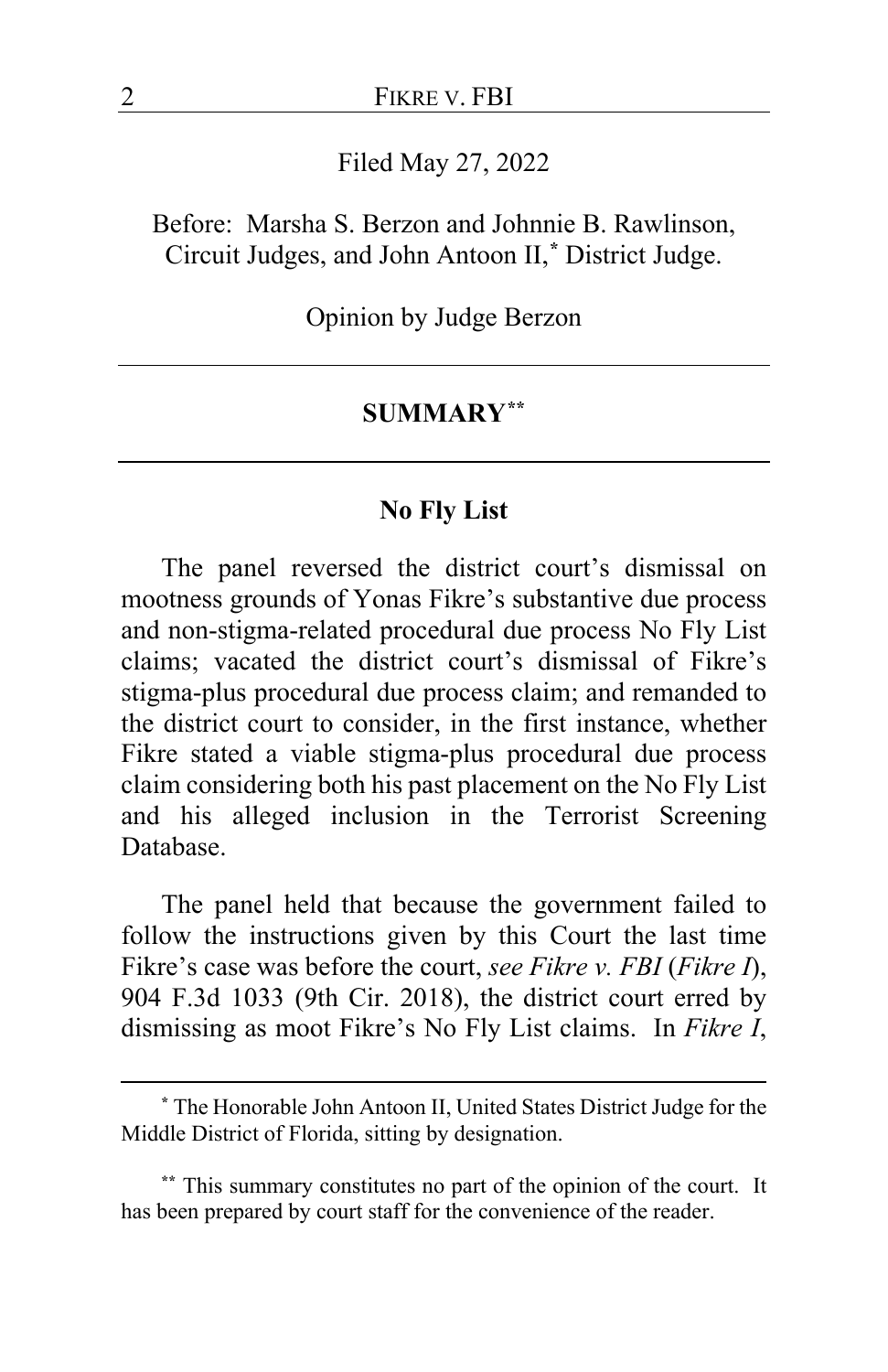the Court held that an exception to mootness – the voluntary cessation doctrine – applied to Fikre's No Fly List claim. On remand, FBI Supervisory Special Agent Christopher Courtright filed a declaration in support of the government's motion to dismiss. The panel held that the Courtright Declaration did not provide the assurances specified by *Fikre I* as adequate to overcome the voluntary cessation to mootness. The government has assured Fikre only that he does not currently meet the criteria for inclusion on the No Fly List. It has not repudiated the decision to place Fikre on the list, nor has it identified any criteria for inclusion on the list that may have changed. Because *Fikre I* governs, the district court should not have dismissed the No Fly List due process claims as moot.

The panel held that 49 U.S.C.  $\S$  46110(a) did not divest the district court of jurisdiction over Fikre's No Fly List claims. Section 46110, as relevant here, concerns judicial review of orders issued by the TSA Administrator. If Fikre's lawsuit challenges an order by the TSA Administrator, as the government contends, then the district court would lack jurisdiction over this claim. But if his lawsuit challenges the conduct of another agency, such as the Terrorist Screening Center, then § 46110 is inapplicable. The panel held that Fikre was not challenging the TSA Administrator's decision refusing to remove him from the No Fly List under the Department of Homeland Security's Travel Redress Inquiry Program process, he was challenging the Screening Center's decision to place him on the No Fly List in the first place.

Fikre also appealed the district court's dismissal of his complaint for failure to state a cognizable stigma-plus procedural due process claim. Under the "stigma-plus" test of *Hart v. Parks*, 450 F.3d 1059, 1069-70 (9th Cir. 2006), a plaintiff who has suffered reputational harm at the hands of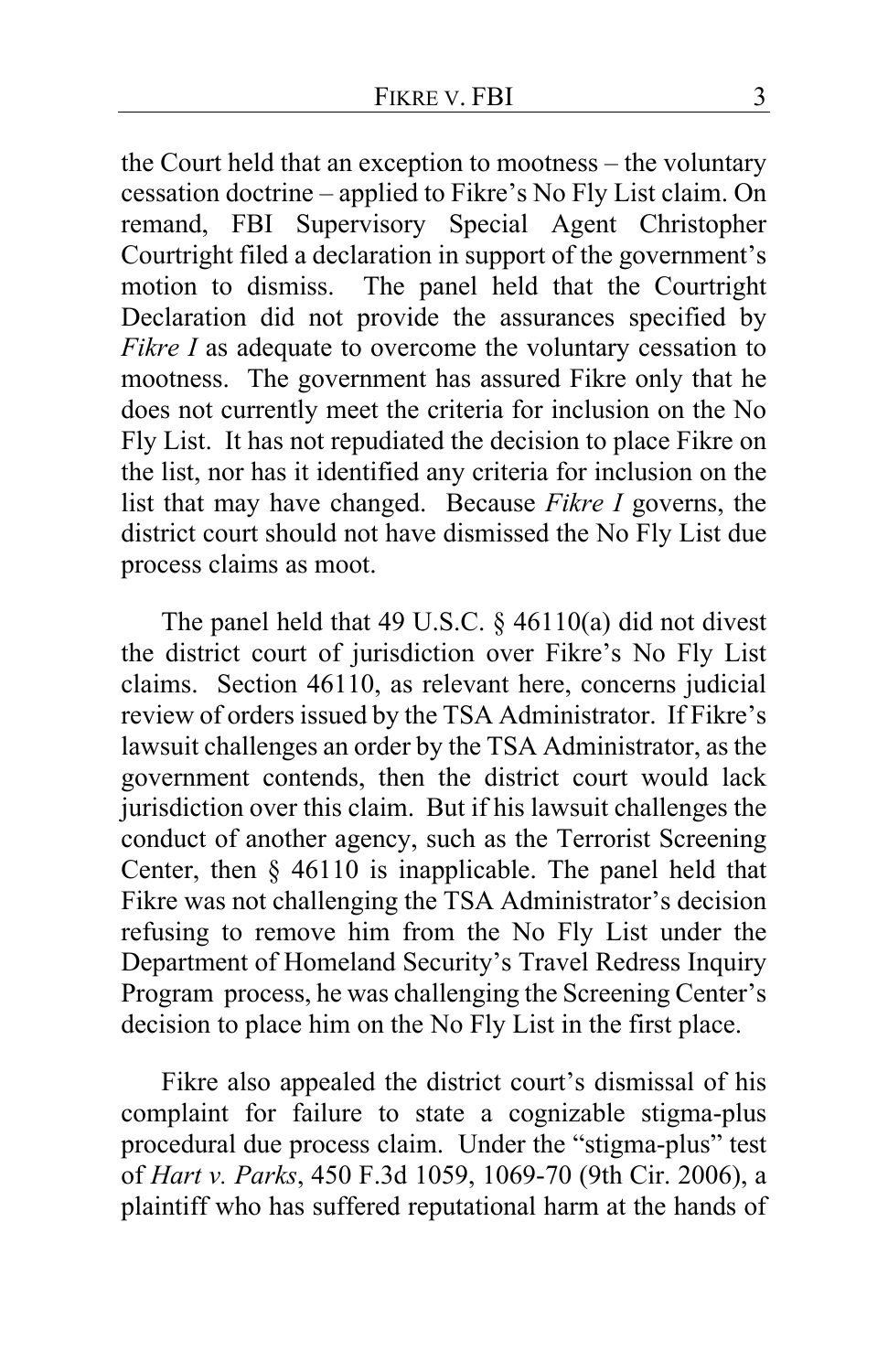the government may assert a cognizable liberty interest for procedural due process purposes if the plaintiff "suffers stigma from governmental action plus alteration or extinguishment of 'a right or status previously recognized by state law.'" Because the district court erred by dismissing as moot Fikre's claims pertaining to his placement on the No Fly List, the panel vacated the district court's dismissal of Fikre's stigma-plus claim and remanded for the district court to consider whether Fikre had a viable procedural due process claim when his No Fly List-related injuries were also considered.

Finally, the panel considered the scope of remand. The panel held that that both Fikre's substantive due process and non-stigma-related procedural due process claims pertaining to his placement by the Screening Center on the No Fly List, and his alleged placement in the Database, will be before the district court on remand. Any substantive due process claims pertaining to his placement in the Database will not.

# **COUNSEL**

Brandon B. Mayfield (argued), Law Office of Brandon Mayfield, Beaverton, Oregon; Gadeir I. Abbas (argued), Lena F. Masri, and Justin Sadowsky, Cair Legal Defense Fund, Washington, D.C., for Plaintiff-Appellant.

Joshua Waldman (argued) and Sharon Swingle, Appellate Staff; Scott Erik Asphaug, Acting United States Attorney; Brian M. Boynton, Acting Assistant Attorney General; Civil Division, United States Department of Justice, Washington, D.C.; for Defendants-Appellees.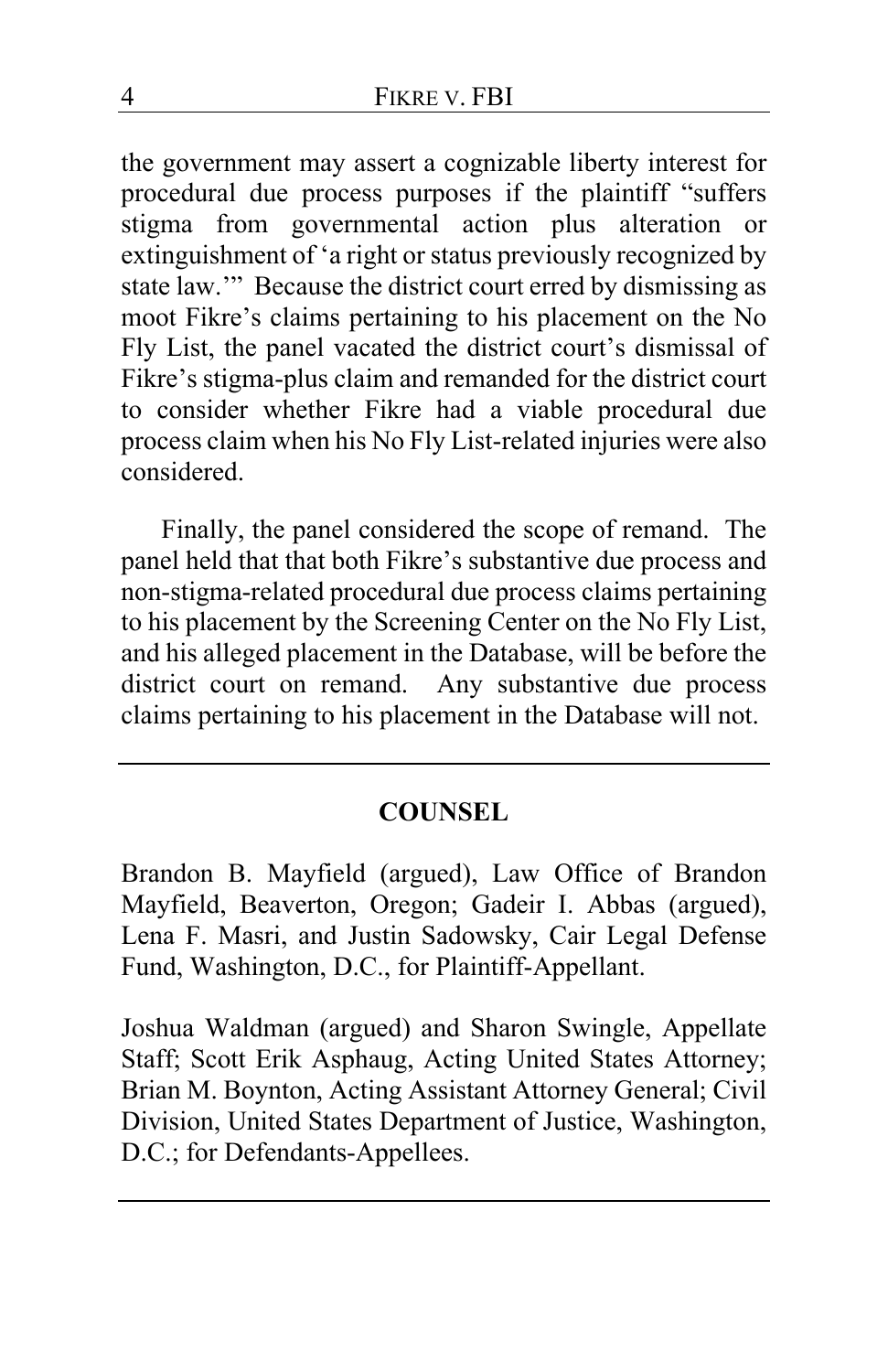#### **OPINION**

BERZON, Circuit Judge:

For a second time, Plaintiff-Appellant Yonas Fikre appeals the district court's dismissal of his lawsuit alleging that the Federal Bureau of Investigation violated his substantive and procedural due process rights by placing and maintaining him in the Terrorist Screening Database and on its constituent No Fly List. After the government removed Fikre from the No Fly List and submitted a declaration stating that Fikre would "not be placed on the No Fly List in the future" based on "currently available information," the district court dismissed as moot Fikre's claims pertaining to his inclusion on the No Fly List. The district court then dismissed Fikre's claims pertaining to his inclusion in the broader Terrorist Screening Database on the ground that he failed to state a cognizable stigma-plus procedural due process claim.

Because the government has failed to follow the instructions given by this Court the last time Fikre's case was before us, *see Fikre v. FBI* (*Fikre I*), 904 F.3d 1033 (9th Cir. 2018), we hold that the district court erred by dismissing as moot Fikre's No Fly List claims. We also hold that 49 U.S.C. § 46110(a) does not divest the district court of jurisdiction over Fikre's No Fly List claims. We remand to the district court to consider, in the first instance, whether Fikre's complaint states a viable substantive or procedural due process claim with respect to his inclusion on the government's watchlists when his Database and No Fly List allegations are considered together.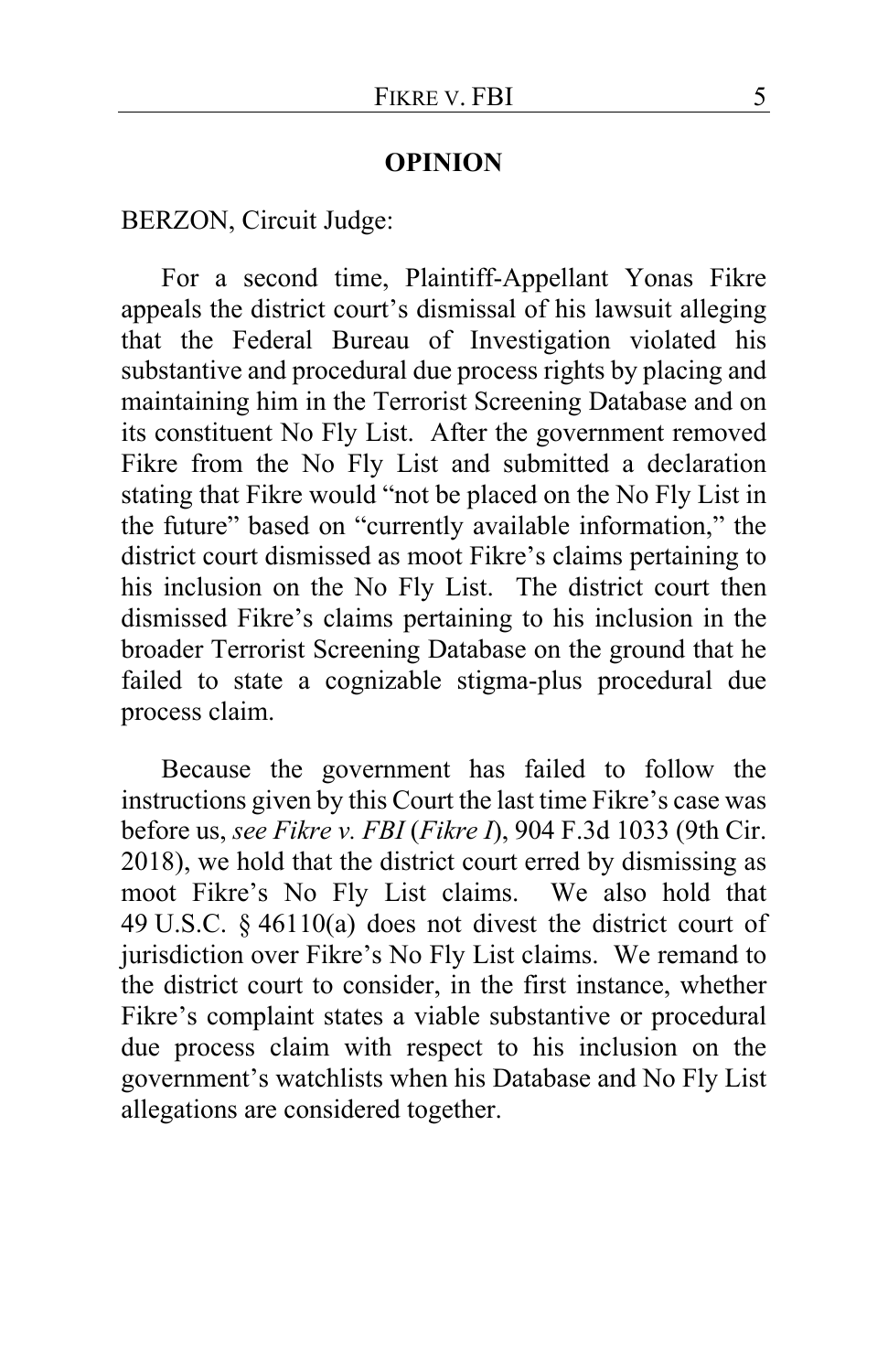# **I. Background**

## **A. The Terrorist Screening Database**

In 2003, President George W. Bush executed Homeland Security Presidential Directive 6, which instructed the Attorney General to "establish an organization to consolidate the Government's approach to terrorism screening." Homeland Security Presidential Directive-6-Directive on Integration and Use of Screening Information to Protect Against Terrorism, 39 Weekly Comp. Pres. Doc. 1234 (Sept. 16, 2003). Pursuant to that directive, the Attorney General created the Terrorist Screening Center ("the Screening Center"), a multi-agency entity administered by the FBI that consolidates the United States government's terrorist watchlists into a single database—the Terrorist Screening Database ("TSDB" or "Database"). "The TSDB is maintained by the" Screening Center, which places an individual in the Database "when there is 'reasonable suspicion' that he or she is a known or suspected terrorist." *Kashem v. Barr*, 941 F.3d 358, 365 (9th Cir. 2019). After a United States government agency or a foreign partner with whom the United States shares terrorist screening information nominates an individual for inclusion in the Database, the Screening Center reviews the nomination and determines whether to add the individual to the Database. Fikre alleges that the final authority to accept, reject, or modify a nomination to the Database rests with the Screening Center alone and that the Screening Center does not notify individuals about their nomination or inclusion in the Database.

Once individuals have been placed in the Database, the Screening Center sorts them into constituent lists, used by a different government agency—the Transportation Security Administration ("TSA")—for screening purposes. The No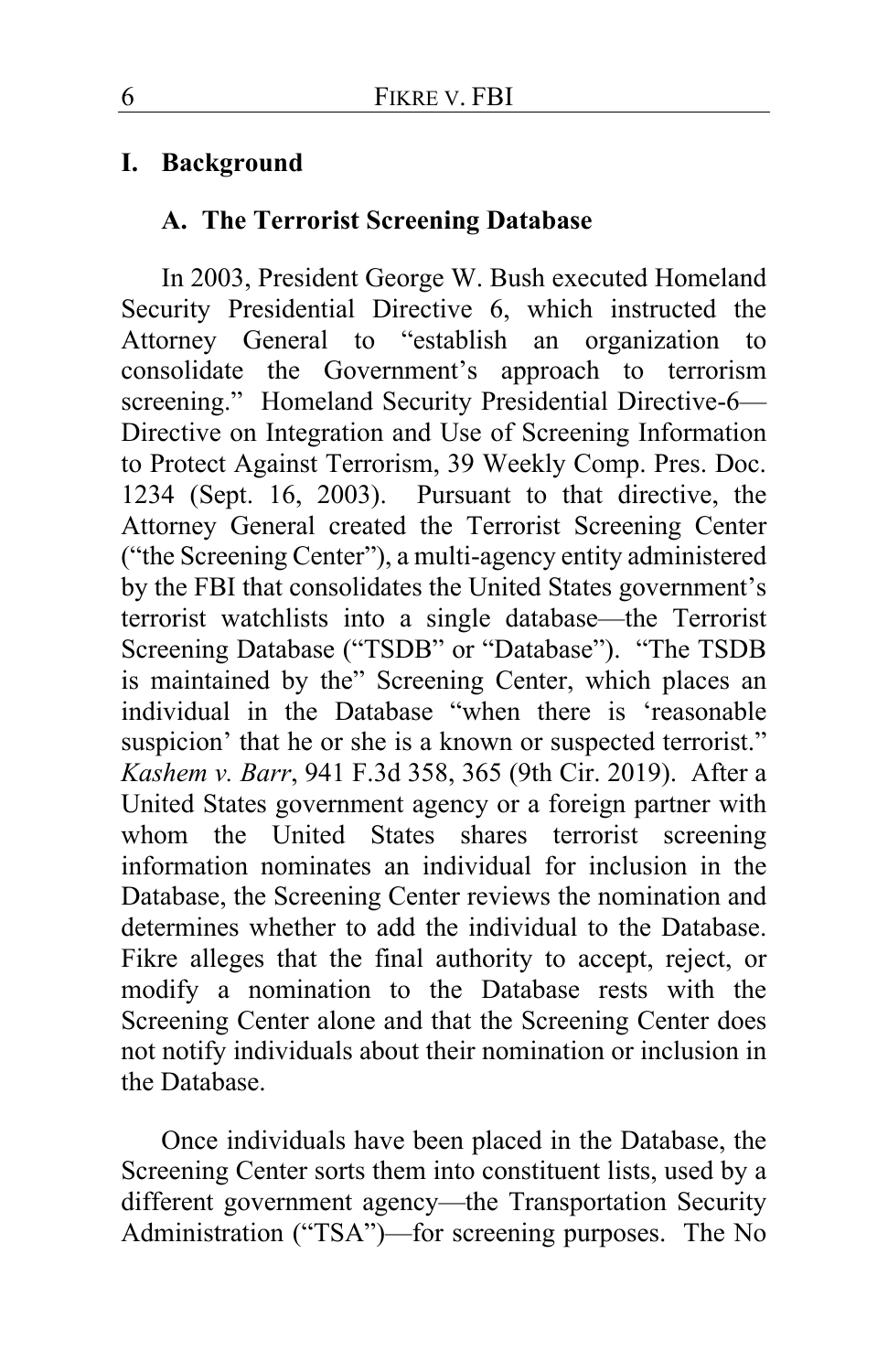Fly List, the most restrictive of these lists, is reserved for individuals in the Database whom the Screening Center has determined pose a threat of committing an act of international or domestic terrorism, including acts of terrorism using aircraft or against U.S. government facilities. *Kashem*, 941 F.3d at 365–66. "Federal departments and agencies submit nominations for inclusion on the No Fly List, and [the Screening Center] decides which individuals to include." *Id.* at 365. After the Screening Center decides to place someone on the No Fly List, TSA prohibits those individuals from boarding commercial aircraft that fly over United States airspace. *Id.*; *see* 49 C.F.R. § 1560.105(b)(1).

Individuals included in the Database who are not on the No Fly List are generally permitted to board commercial aircraft but are subject to enhanced security screenings at airports and border crossings. In addition to the standard metal detector, advanced imaging technology, or pat-down screening applied to all air passengers, enhanced screening for individuals included in the Database can include individual searches, physical inspection of the inside of their luggage, examination of their electronics to ensure that any devices can be turned on, and screening of their property for traces of explosives. Fikre also alleges that, when individuals in the Database are at border crossings, the government searches and copies the contents of their electronic devices, and that the government assigns them "handling codes." The handling codes, Fikre alleges, provide instructions for law enforcement officers about how to treat someone listed in the Database during an encounter, and can require "their arrest or other adverse treatment" during such encounters. He also alleges that the government bars individuals in the Database from access to employment with federal agencies and certain industries, and that the government disseminates the Databases' lists to government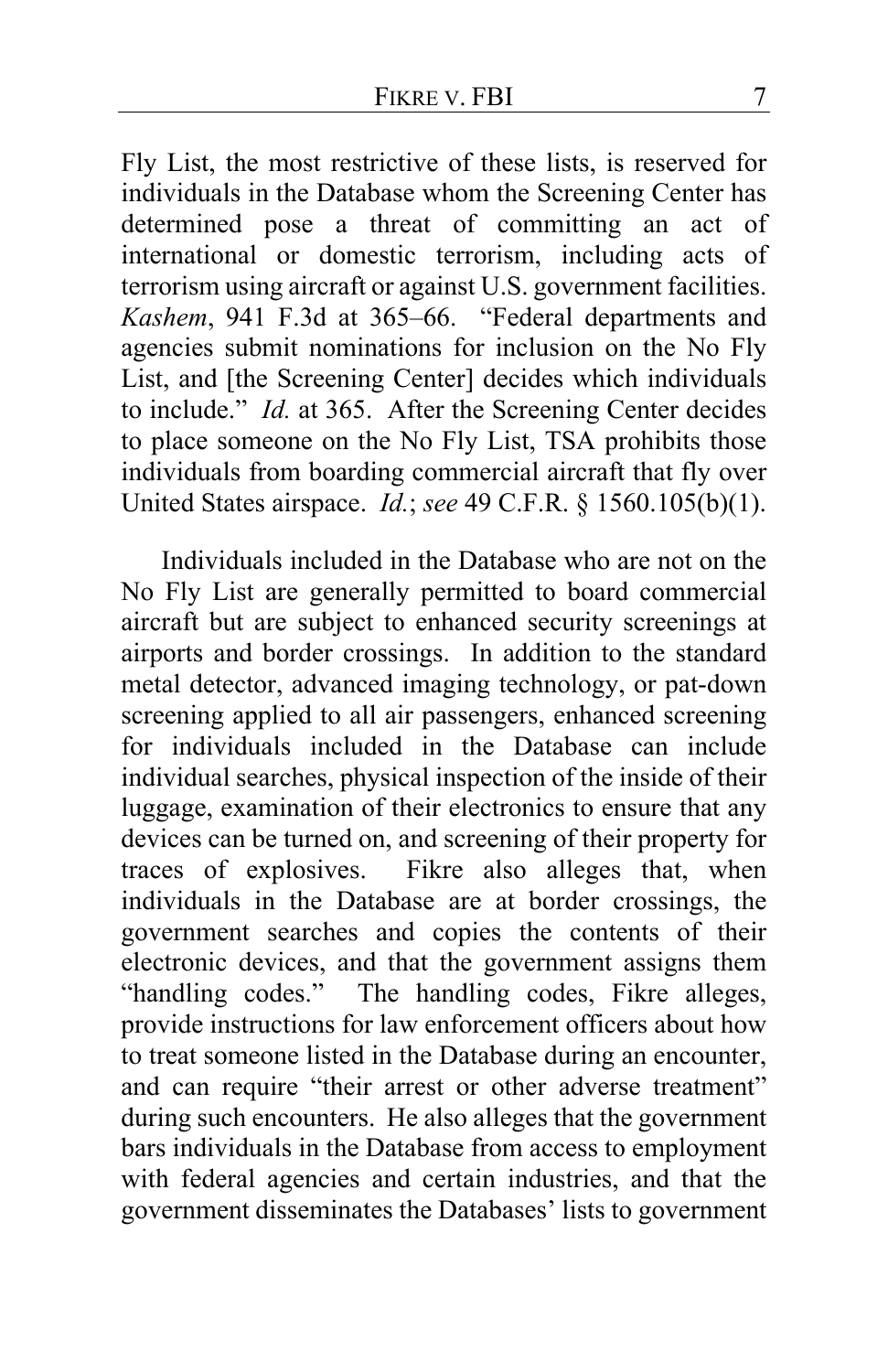agencies around the country and to foreign governments. The government does not disclose the criteria for inclusion in the Database.

To permit individuals to challenge their inclusion on the No Fly List and the Database, the TSA administers the Department of Homeland Security's Traveler Redress Inquiry Program ("DHS TRIP"). *See* 49 U.S.C. §§ 44903(j)(2)(C)(iii)(I), (j)(2)(G)(i); *id.* §§ 44926(a), (b)(1); 49 C.F.R. §§ 1560.201–207. Under the DHS TRIP process, individuals included on the No Fly List may ask why they were placed on the No Fly List. If they do so, they will be provided with a letter identifying the specific reason(s) for their listing, as well as an unclassified summary of information supporting that listing. The TSA Administrator then has the authority, in light of these materials and a report submitted by the Screening Center's Redress Office, to remove an individual from or maintain an individual on the No Fly List. Fikre also alleges that, independently of the DHS TRIP process, "[the Screening Center] periodically reviews its TSDB listings and No Fly List annotations" and "occasionally imposes or removes No Fly List annotations."

With respect to individuals in the Database who are not also on the No Fly List, the procedures are different. Following a traveler inquiry regarding inclusion in the Database, the Screening Center Redress Office may decide whether to remove the individual from the Database, but the government neither confirms nor denies a person's inclusion in or deletion from the Database. Nor does the government provide individuals in the Database with the underlying reasons or intelligence justifying the individual's inclusion in the Database.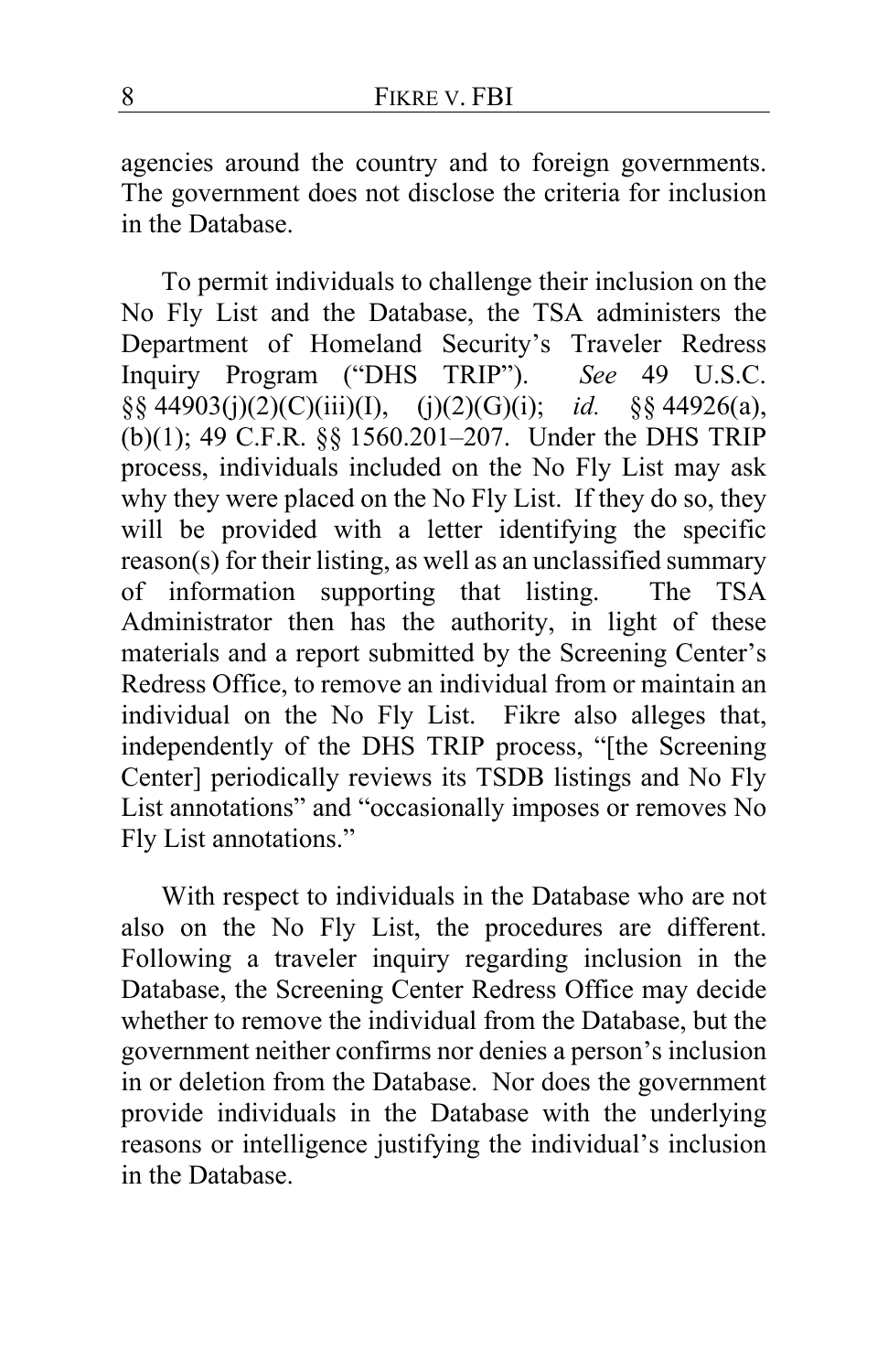#### **B. Factual and Procedural History**

Yonas Fikre is a naturalized U.S. citizen of Eritrean descent.**[1](#page-8-0)** At some point in late 2009 or early 2010, Fikre moved to Sudan and began a business venture that involved selling consumer electronic products in East Africa. During an April 2010 visit to the U.S. embassy in Sudan, Fikre was approached by two FBI agents. The agents interrogated him concerning his association with a mosque in Portland, Oregon, where he used to live. In the course of that interrogation, the FBI agents informed Fikre that he had been placed on the No Fly List but suggested that they would remove him from the list if he agreed to become an FBI informant. Fikre refused.

Several months later, Fikre traveled on business to the United Arab Emirates. There, UAE police arrested, imprisoned, and tortured him. In the course of his detention, UAE police interrogated him concerning his association with the Portland mosque. During one interrogation, a UAE officer told Fikre that the FBI had requested his detention and interrogation.

Fikre was eventually released from detention in the UAE. Unable to fly home to the United States because of his No Fly List status, he traveled to Sweden, where he applied for asylum. Fikre eventually began the process of seeking to modify his No Fly List status through the DHS

<span id="page-8-0"></span>**<sup>1</sup>** Because we are reviewing the district court's grant of a motion to dismiss, "we recite the facts as alleged in [Fikre's] complaint, and assume them to be true." *Brooks v. Clark County*, 828 F.3d 910, 914 n.1 (9th Cir. 2016).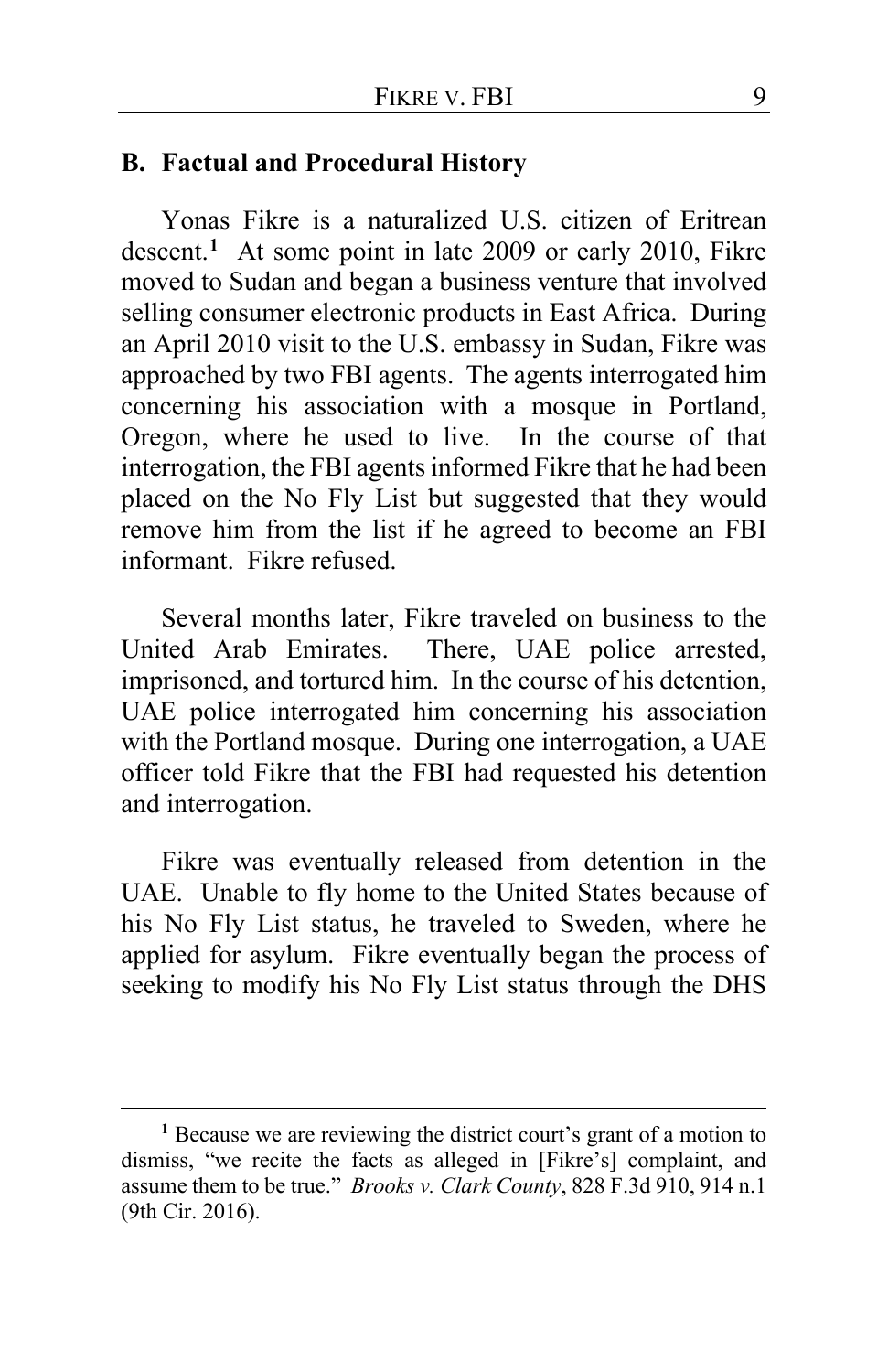TRIP procedures.**[2](#page-9-0)** On February 14, 2015, the Swedish government returned Fikre to Portland by private jet.

In 2013, before leaving Sweden and before filing his DHS TRIP inquiry, Fikre filed this lawsuit, alleging that the United States government had violated his substantive and procedural due process rights under the Fifth Amendment by including him on the No Fly List and providing inadequate means for him to challenge that designation. As the litigation was proceeding, in January 2014 and again in March 2015, the TSA informed Fikre that no change to his No Fly List status was warranted. A little over a year later, however, while the government's motion to dismiss Fikre's complaint was pending, the government filed a notice in the district court stating, without explanation, that the Screening Center had notified the government that Fikre "has been removed from the No Fly List." Based on that notice, the district court dismissed Fikre's due process claim as moot.

Fikre appealed the district court's mootness holding to this Court, and we reversed. In *Fikre I*, we held that an exception to mootness—the "voluntary cessation" exception—applied to Fikre's No Fly List claim because "the government remain[ed] practically and legally 'free to return to [its] old ways' despite abandoning them in the ongoing litigation." 904 F.3d at 1039 (second alteration in original) (quoting *United States v. W.T. Grant Co.*, 345 U.S.

<span id="page-9-0"></span>**<sup>2</sup>** While Fikre was in Sweden, the United States in 2012 indicted him and two other individuals for conspiracy to structure monetary transfers. Fikre alleges this indictment was instigated because he had publicized his inclusion on the No Fly List and his subsequent detention in the UAE. Fikre also alleges that the government brought that prosecution in part based on surveillance of his telephone calls, text messages, and emails that had been conducted sometime in 2010 without a warrant or probable cause.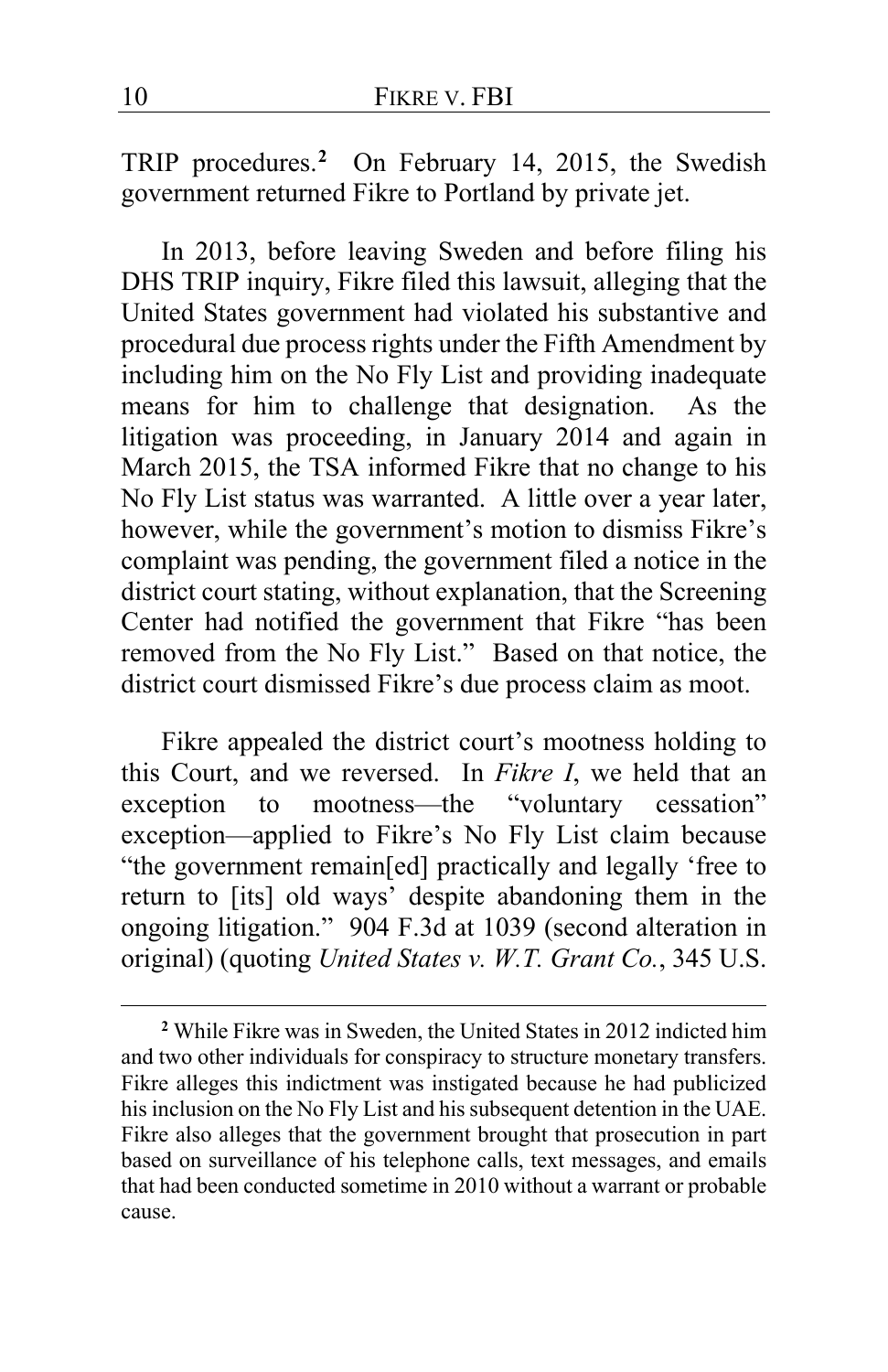629, 632 (1953)). In particular, we emphasized that the government had neither "assured Fikre that he will not be banned from flying for the same reasons that prompted the government to add him to the list in the first place" nor "verified the implementation of procedural safeguards conditioning its ability to revise Fikre's status on the receipt of new information." *Id.* at 1040. "Absent an acknowledgment by the government that its investigation revealed Fikre did not belong on the list, and that he will not be returned to the list based on the currently available evidence," we determined, "vindication in this action would have actual and palpable consequences for Fikre." *Id.*

On remand, the government again moved to dismiss Fikre's complaint, then in its sixth amended version.**[3](#page-10-0)** FBI Supervisory Special Agent Christopher Courtright filed a declaration (the "Courtright Declaration") in support of the government's motion to dismiss. In addition to providing an overview of the Database, the Courtright Declaration states that Fikre "was placed on the No Fly List in accordance with applicable policies and procedures"; that on May 6, 2016, "[the Screening Center] advised counsel for the Defendants" that Fikre "had been removed from the No Fly [L]ist"; that Fikre "was removed from the No Fly List upon determination that he no longer satisfied the criteria for placement on the No Fly List"; and that Fikre "will not be placed on the No Fly List in the future based on the currently available information."

In its motion to dismiss, the government argued that the Courtright Declaration's statement that Fikre would not be

<span id="page-10-0"></span>**<sup>3</sup>** In this version of the complaint, Fikre alleged that the government violated his substantive and procedural due process rights by placing and maintaining him both on the No Fly List and in the Database generally.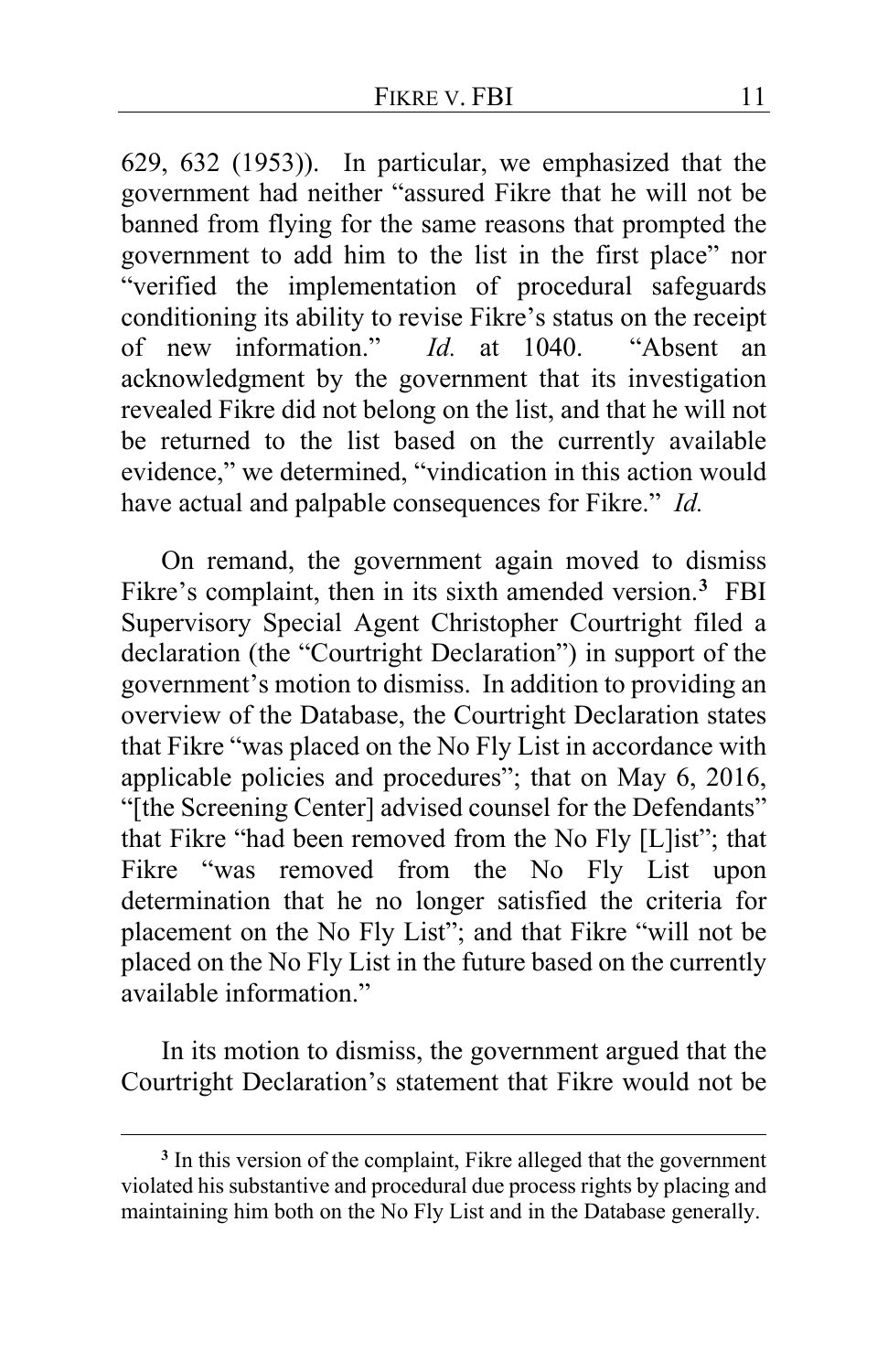placed back on the No Fly List "based on the currently available information" "satisfies one of the [*Fikre I*] panel's concerns because it unequivocally demonstrates that there *are* 'procedural hurdles to reinstating [Plaintiff] on the No Fly List based solely on the facts already known.'" "To the extent that the Ninth Circuit panel determined that the Government must also 'renounce[]' its prerogative to place [Fikre] on the No Fly List in the first place," however, the government "respectfully disagree[d]." (first alteration in original). The government instead maintained that, because "watchlisting decisions are based on current assessments of the risks posed by particular individuals" and "evaluations change as the available information changes," it was<br>"inappropriate" for this Court to require "an for this Court to require acknowledgement by the government that its investigation revealed [Fikre] did not belong on the list." Echoing the Courtright Declaration, the government reiterated that "the fact that a person was removed from the watchlist or one of its subsets does not mean that the original placement was in error or unlawful."

On November 14, 2019, the district court heard oral argument on the government's motion to dismiss. Ruling from the bench, the district court held that Fikre's due process claims pertaining to his inclusion on the No Fly List were moot in light of the Courtright Declaration, which the district court described as a "barrier . . . to putting him back on the list."**[4](#page-11-0)** But the district court granted Fikre leave to amend his complaint to allege additional facts regarding

<span id="page-11-0"></span>**<sup>4</sup>** The district court framed this issue as one of "standing" but later clarified, in the written order dismissing Fikre's Seventh Amended Complaint (the operative one in this appeal), that the government "had met their burden under the voluntary cessation doctrine as laid out by the Ninth Circuit's decision in this case."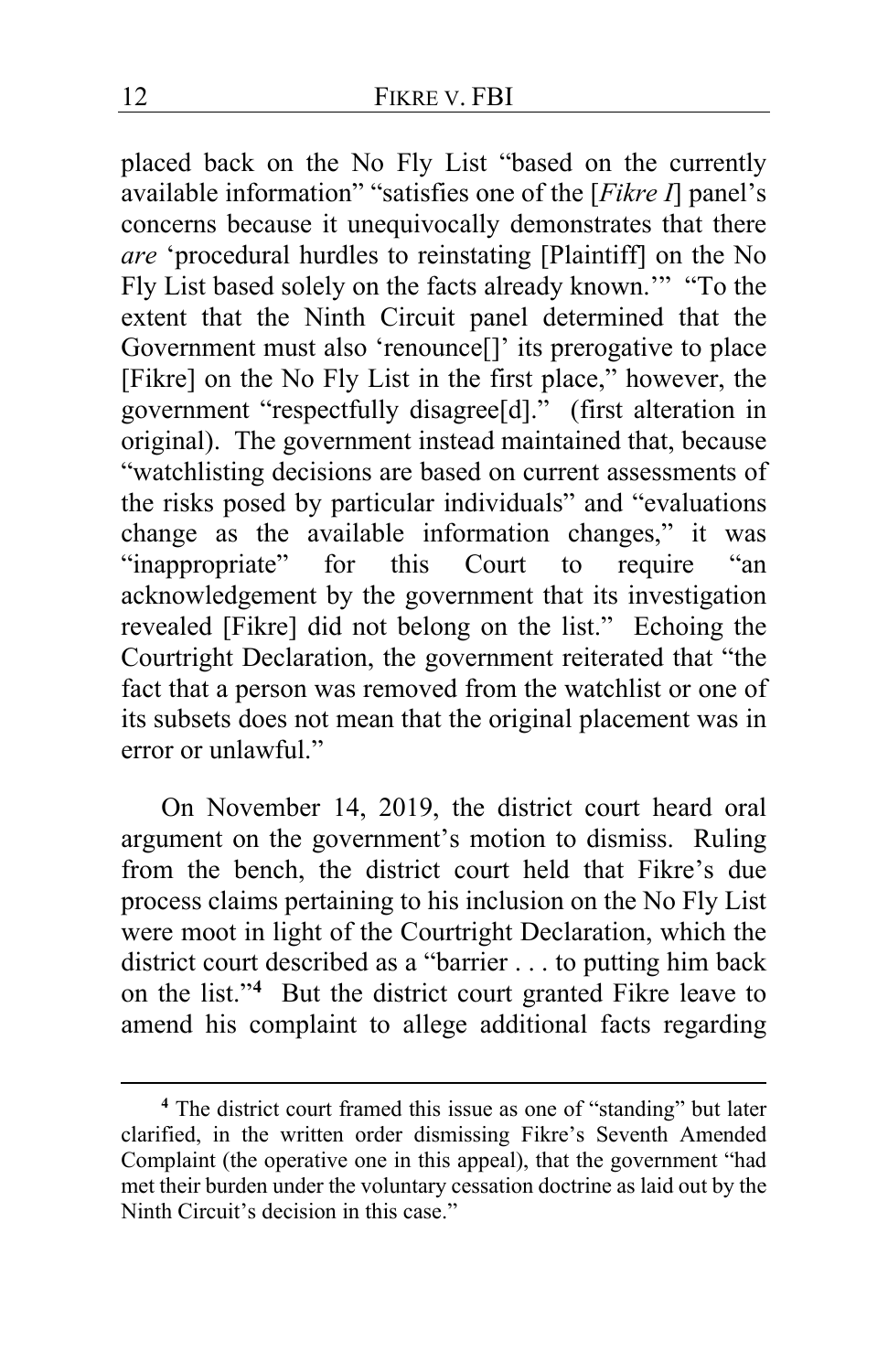ongoing reputational injuries he has suffered by virtue of his alleged inclusion in the Database, which the district court indicated could serve as an independent basis for a due process claim.

On December 18, 2019, Fikre filed his Seventh Amended Complaint. The Seventh Amended Complaint added allegations that Fikre's reputation was harmed when, due to his status as an individual listed in the Database, he was subjected to enhanced screening on two flights in 2016—one from Seattle to Mecca to complete a religious pilgrimage, the other to San Diego for a family trip. Specifically, Fikre alleges that, due to his inclusion in the Database, he was subjected to enhanced screening at several points during these trips.

For example, when he checked in for his flight from Seattle to Mecca, the ticketing agent had to call federal agents for "individualized permission to print Fikre's boarding pass" and stamped his boarding pass with an "SSSS" notation, which Fikre alleges "indicates a person's TSDB status." As Fikre was going through airport security in Seattle, the TSA, "in accordance with his TSDB status," subjected Fikre "to invasive and disparate screening," which was witnessed by his co-travelers. And at the gate in Seattle, agents asked him to step aside and again searched him, patted him down, and swabbed his belongings in front of his co-travelers. Fikre alleges that similar inspections took place when he boarded a connecting flight in Chicago; when he boarded his flight leaving Saudi Arabia to return to the United States; and when he flew to San Diego with his family on a separate 2016 trip. The Seventh Amended Complaint seeks declaratory and injunctive relief, including a declaration that the government violated his due process rights by placing him on the No Fly List and an injunction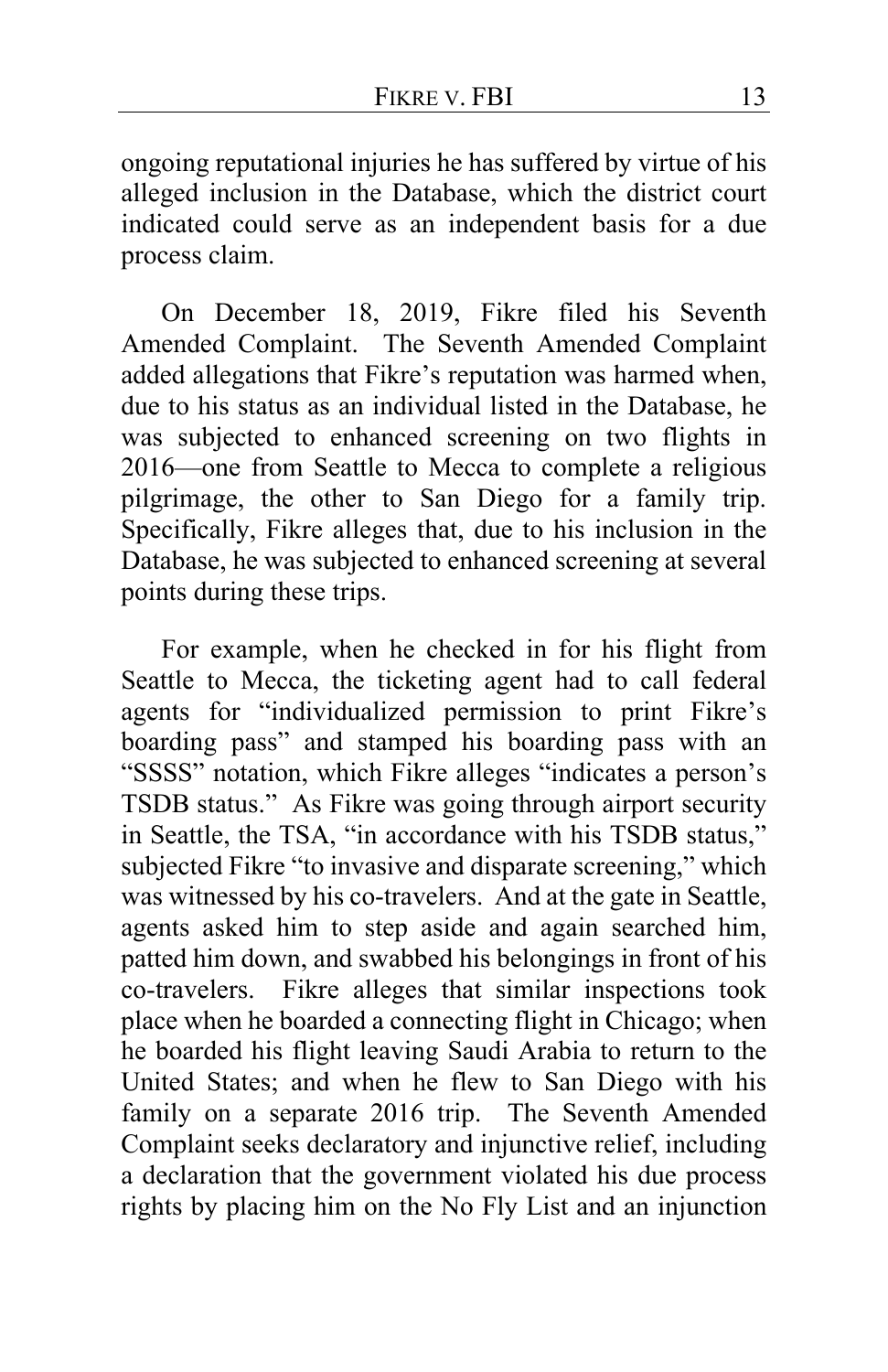requiring that the government remove him from the Database and "repudiate in its entirety the decision to add Fikre to the TSDB with a No Fly List annotation and maintain him there for approximately five years."

Once more, the government moved to dismiss Fikre's complaint. The district court granted the motion. The district court first reiterated that it had already dismissed as moot Fikre's due process claims "insofar as they were based on a theory of present or future injury to a travel-related liberty interest" due to his inclusion on the No Fly List. Turning to Fikre's Database-related claims, the district court dismissed the claim that the government had violated his Fifth Amendment substantive due process rights by placing him in the Database.

With regard to his procedural due process claim, Fikre argued that he had pleaded a cognizable "stigma-plus" liberty interest stemming from his alleged inclusion in the Database.**[5](#page-13-0)** Specifically, Fikre argued that the government harmed his reputation by subjecting him to enhanced screenings during his 2016 flights to Mecca and San Diego and that, in connection with those reputational harms, Fikre's watchlist status led to his detention and torture in the UAE, his prohibition from flying over United States airspace while he was on the No Fly List, his 2012 indictment, the unconstitutional surveillance of his phone and email

<span id="page-13-0"></span>**<sup>5</sup>** As explained in more depth in Part II.C of this opinion, a "stigmaplus" claim allows a plaintiff to recover for reputational harm inflicted by the government where the plaintiff can show that he was "stigmatized in connection with the denial of a 'more tangible' interest." *Hart v. Parks*, 450 F.3d 1059, 1069 (9th Cir. 2006) (quoting *Paul v. Davis*, 424 U.S. 693, 701 (1976)). Fikre's appeal—to the extent that it challenges his inclusion in the Database—focuses exclusively on this type of procedural due process claim.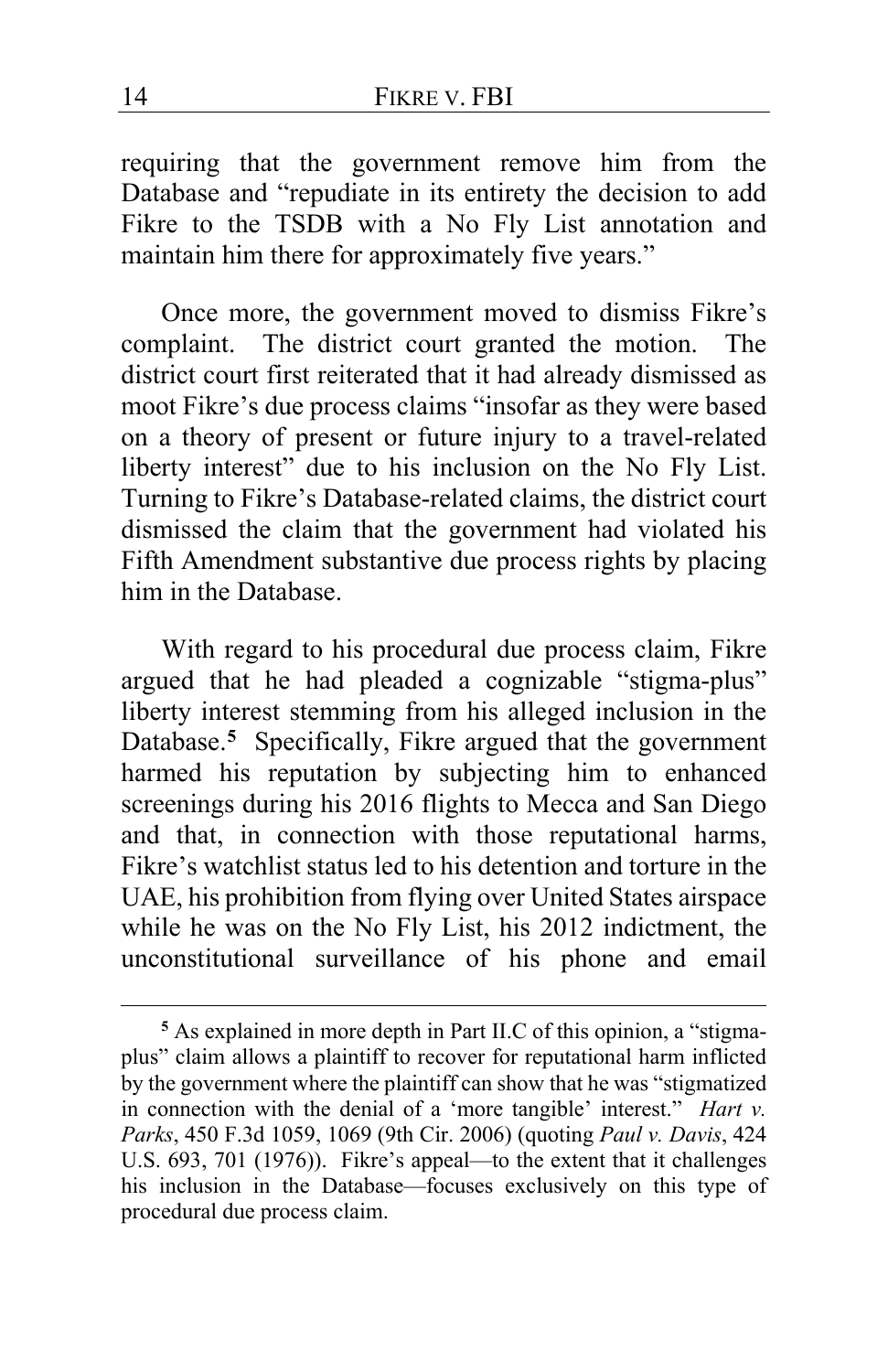communications in 2010, interference with his religious exercise, and several other burdens.

The district court agreed that the government had publicly stigmatized him "by subjecting him to intensive, repeated, non-random security screenings in front of members of his community and family during his 2016 Mecca and San Diego trips," and that Fikre therefore suffered a reputational injury sufficient to support a "stigmaplus" procedural due process claim. The court concluded, however, that Fikre failed to state a "plus" factor—the alteration or deprivation of a more tangible right or status caused by or in connection with that 2016 reputational harm, as required by the governing case law. *See Hart*, 450 F.3d at 1069–70. In particular, the district court noted that, although he was subjected to enhanced screening during his 2016 trips, Fikre was not "prevented or significantly impeded from traveling during those two trips" and that, aside from enhanced screening, Fikre "has not alleged that he has personally suffered any" of the other consequences of inclusion in the Database, "such as the denial of credentials or employment" with federal agencies or certain industries. As for Fikre's other asserted "plus" factors, the district court concluded that "the surrounding circumstances of each violation ha[d] absolutely nothing to do with the events of Mr. Fikre's 2016 reputational injury"; they involved "different actors," "occurred years apart," and "happened for a host of possible different reasons." The district court therefore dismissed Fikre's procedural due process claim relating to his inclusion in the Database.

Fikre now appeals both the district court's dismissal on mootness grounds of his No Fly List-related claims and the district court's dismissal of his stigma-plus procedural due process claim related to his inclusion in the Database.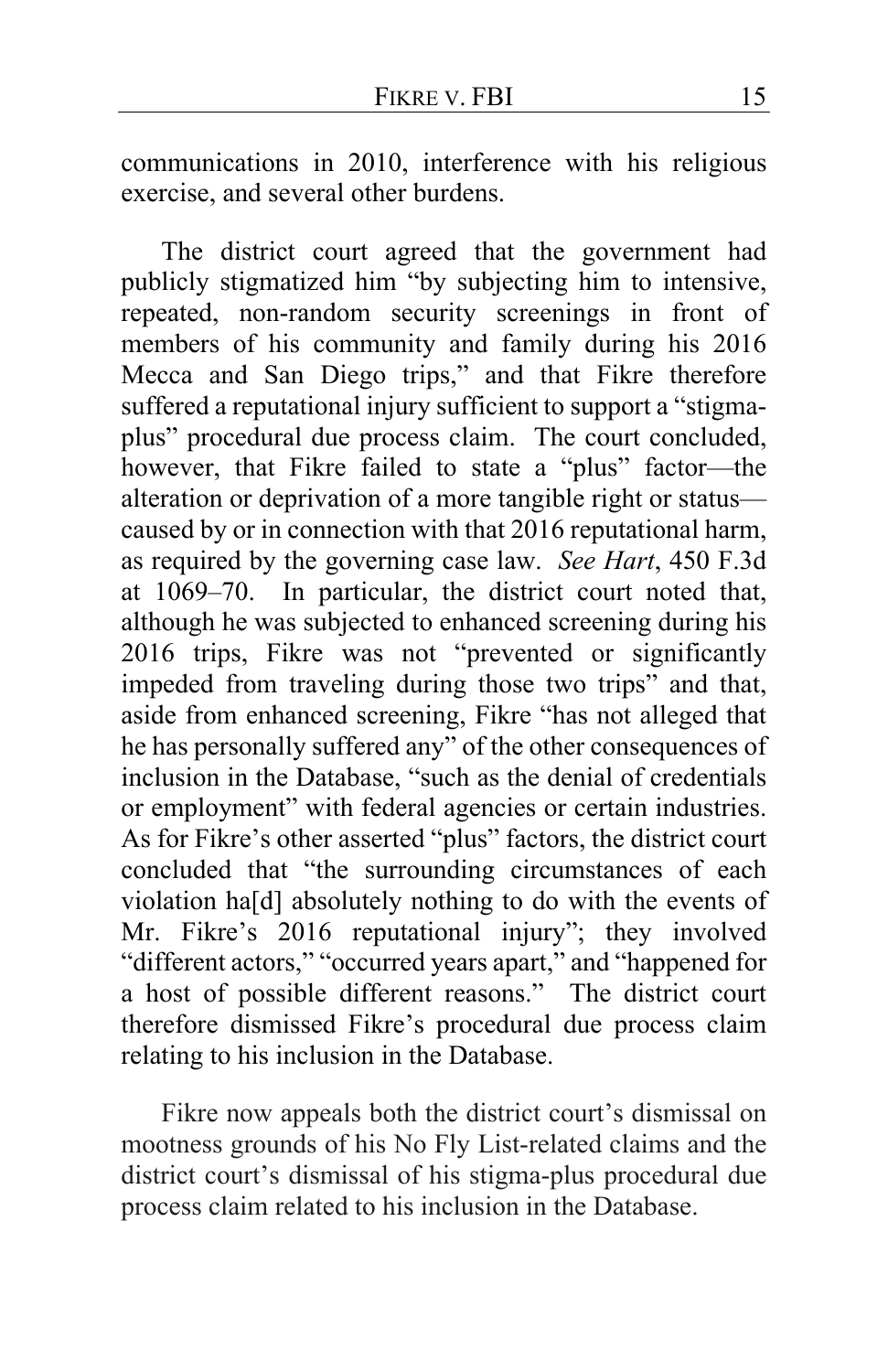### **II. Discussion**

#### **A. Mootness**

We first address whether the district court erred by once again dismissing as moot Fikre's due process claims relating to his inclusion on the No Fly List. We conclude it did.

The Courtright Declaration submitted by the government on remand does not provide the assurances specified by *Fikre I* as adequate to overcome the voluntary cessation exception to mootness. And because *Fikre I* governs, the district court should not have dismissed the No Fly List due process claims as moot.

"Article III of the Constitution," as we explained in *Fikre I*, "grants the Judicial Branch authority to adjudicate 'Cases' and 'Controversies.'" *Fikre I*, 904 F.3d at 1037 (quoting *Already, LLC v. Nike, Inc.*, 568 U.S. 85, 90 (2013)). When the issues presented by a case "are no longer 'live"" or when "the parties lack a legally cognizable interest in the outcome," a case becomes moot and therefore no longer constitutes a "Case" or "Controversy" under Article III. *Id.*  (quoting *Already*, 568 U.S. at 91). The "voluntary cessation of allegedly illegal conduct," however, does not moot a case unless the party asserting mootness satisfies the "heavy burden" of making it "absolutely clear the allegedly wrongful behavior could not reasonably be expected to recur." *Id.* at 1037, 1039 (first quoting *County of Los Angeles v. Davis*, 440 U.S. 625, 631 (1979); then quoting *Adarand Constructors, Inc. v. Slater*, 528 U.S. 216, 222 (2000); and then quoting *Already*, 568 U.S. at 91).

Under the law of the case doctrine, ordinarily, "when a court decides upon a rule of law, that decision should continue to govern the same issues in subsequent stages in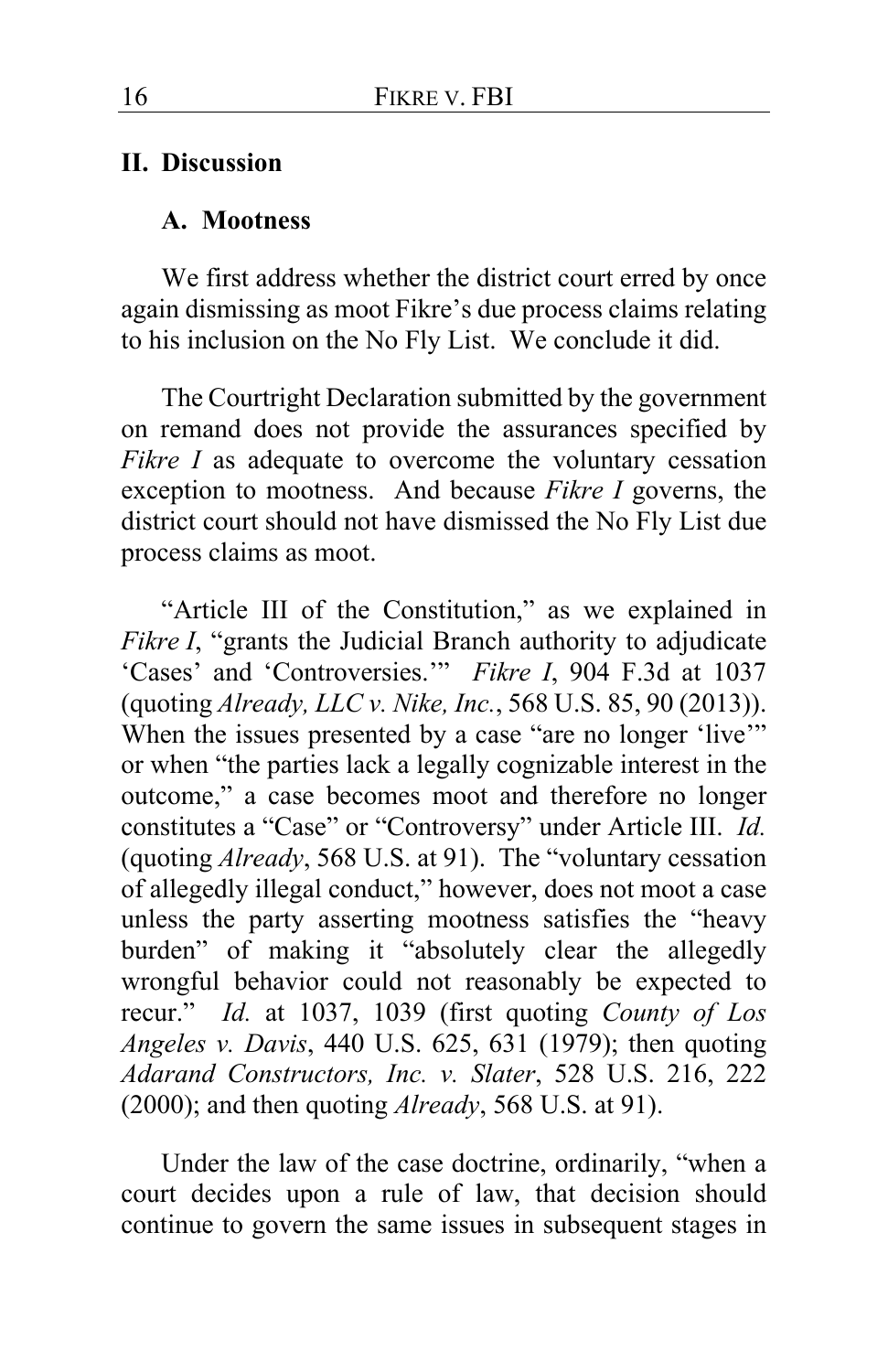the same case." *Askins v. U.S. Dep't of Homeland Sec.*, 899 F.3d 1035, 1042 (9th Cir. 2018) (quoting *Musacchio v. United States*, 577 U.S. 237, 244–45 (2016)).**[6](#page-16-0)** Accordingly, absent the applicability of exceptions, "one panel of an appellate court will not reconsider matters resolved in a prior appeal to another panel in the same case." *Leslie Salt Co. v. United States*, 55 F.3d 1388, 1392 (9th Cir. 1995). This Court specified in *Fikre I* what the government was required to do to show that it is "absolutely clear the allegedly wrongful behavior"—Fikre's inclusion on the No Fly List— "could not reasonably be expected to recur." Accordingly, we assess whether the Courtright Declaration satisfies the criteria identified in *Fikre I* and thereby overcomes the voluntary cessation exception. *Fikre I*, 904 F.3d at 1039 (quoting *Already*, 568 U.S. at 91). Under this analysis, the Courtright Declaration does not do the job.

First, like the government's 2016 notice, the Courtright Declaration treats Fikre's removal from the No Fly List essentially as "an individualized determination untethered to any explanation or change in policy, much less an abiding change in policy." *Id.* at 1039–40. That notice stated, without more, that the government's lawyers were "advised by the Terrorist Screening Center that [Fikre] has been removed from the No Fly List." *Id.* at 1040 (alteration in original). *Fikre I* noted that the government had recently determined, at the conclusion of the DHS TRIP process, that Fikre still posed "a threat to civil aviation or national

<span id="page-16-0"></span>**<sup>6</sup>** There are exceptions to the law of the case doctrine: when "the first decision was clearly erroneous," "an intervening change in the law has occurred," the evidence at the later stage of the case "is substantially different," "other changed circumstances exist," or "a manifest injustice would otherwise result." *Askins*, 899 F.3d at 1042 (quoting *United States v. Cuddy*, 147 F.3d 1111, 1114 (9th Cir. 1998)). None of these exceptions applies here.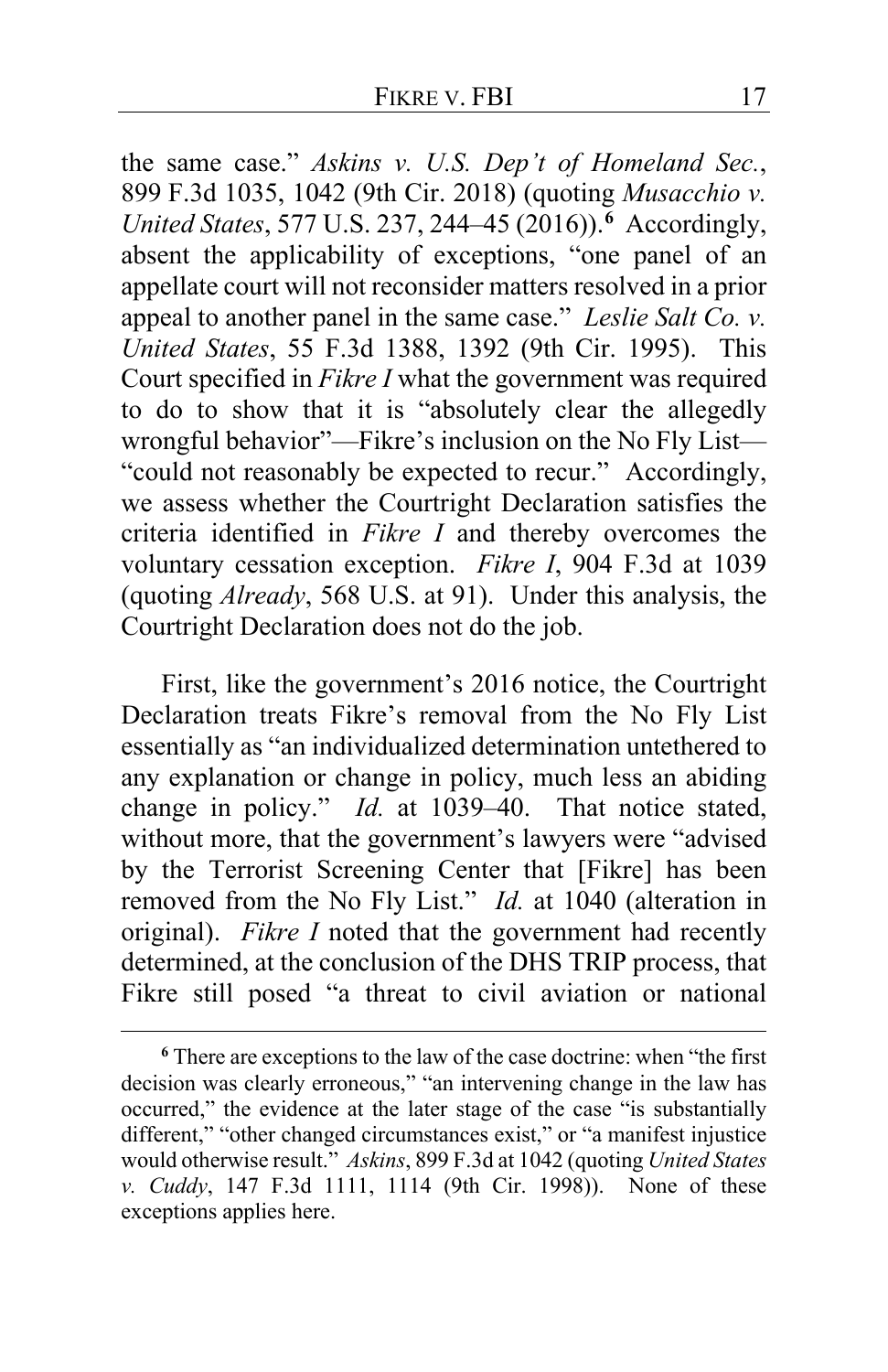security." *Id.* Although the government then removed Fikre from the No Fly List "two months after briefing was completed on the government's motion to dismiss Fikre's lawsuit," the lack of "explanation or any announced change in policy" suggested "that Fikre's removal from the No Fly List was more likely an exercise of discretion than a decision arising from a broad change in agency policy or procedure." *Id.*

The Courtright Declaration, similarly, provides no explanation for Fikre's inclusion on or removal from the No Fly List and, far from announcing a change in policy regarding inclusion on the No Fly List, indicates that there has been none. So it continues to appear that Fikre's removal from the No Fly List was "more likely an exercise of discretion than a decision arising from a broad change in agency policy or procedure." *Id.* The only explanation the Declaration provides is the statement that Fikre "was removed from the No Fly List upon determination that he no longer satisfied the criteria" for inclusion on the list. But that sentence neither explains what those criteria are nor identifies any change to the policies, procedures, and criteria under which Fikre was placed on the No Fly List in the first place. The clear implication from the Courtright Declaration, then, is that the government has not changed its policies but that *something else* has changed to warrant Fikre's change in status, apparently something about Fikre.

Second, *Fikre I* recognized that "the government's unambiguous renunciation of its past actions can compensate for the ease with which it may relapse into them." *Id.* at 1039. Because the government there had "not repudiated the decision to add Fikre to the No Fly List and maintain him there for approximately five years," *id.* at 1040, there was no basis to conclude in *Fikre I* that "the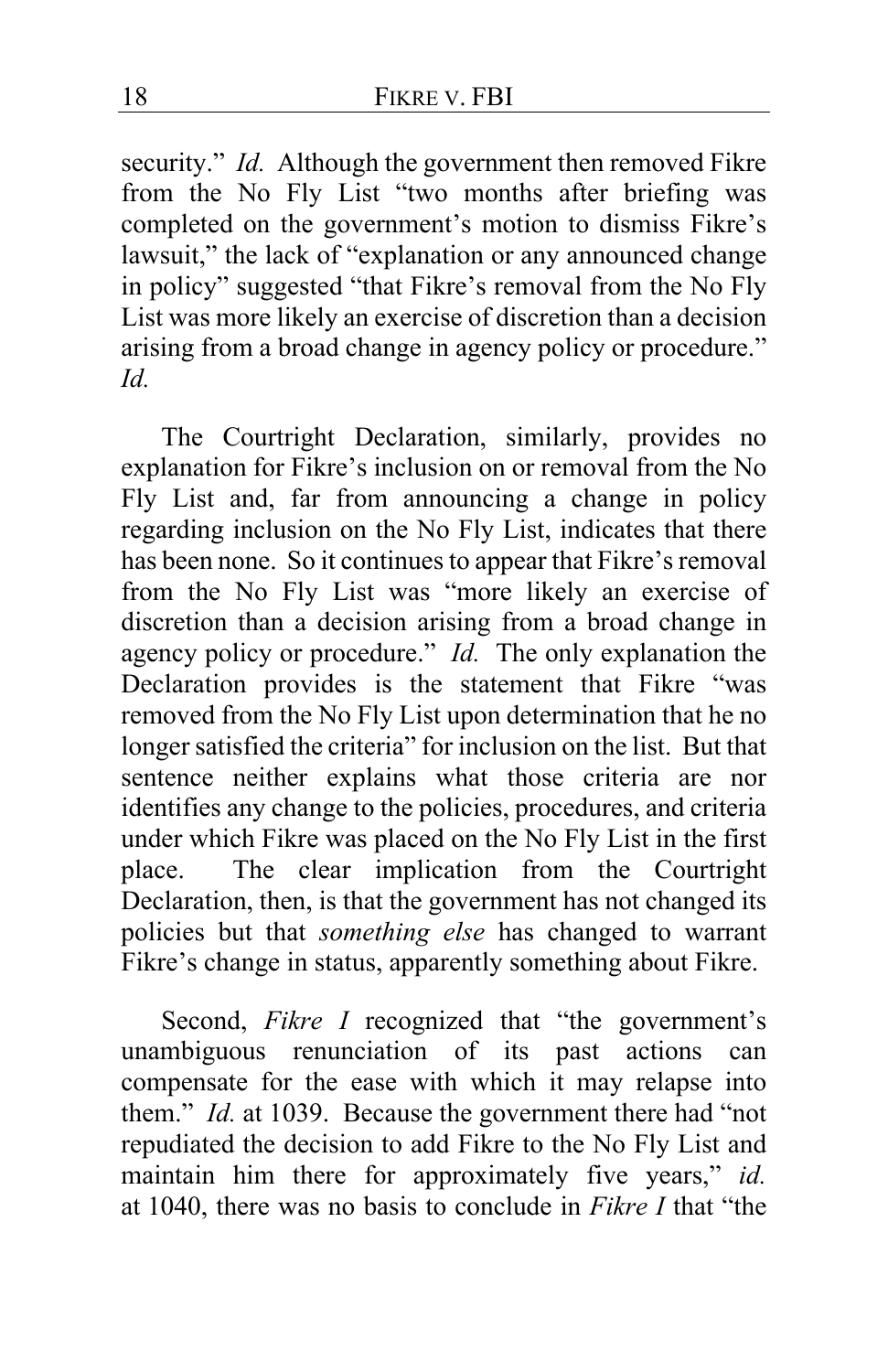current permission Fikre has to travel by air" was "'entrenched' or 'permanent,'" *id.* (quoting *McCormack v. Herzog*, 788 F.3d 1017, 1025 (9th Cir. 2015)), or that the government had "acquiesce[d] to the righteousness of Fikre's contentions," *id.* "Absent an acknowledgment by the government that its investigation revealed Fikre did not belong on the list, and that he will not be returned to the list based on the currently available evidence," Fikre remained stigmatized "as a known or suspected terrorist." *Id.*

The Courtright Declaration does not satisfy the heavy burden of making it absolutely clear that the government would not in the future return Fikre to the No Fly List for the same reason it placed him there originally. Like the government's 2016 notice, it neither "repudiate[s] the decision to add Fikre to the No Fly List" nor "assure[s] Fikre that he will not be banned from flying for the same reasons that prompted the government to add him to the list in the first place." *Id.* In fact, it does the opposite: instead of renouncing the government's original decision, the Courtright Declaration doubles down on it, maintaining that Fikre "was placed on the No Fly List in accordance with applicable policies and procedures." Indeed, in its motion to dismiss Fikre's Sixth Amended Complaint and its brief on appeal, the government expressly disavowed any intent to repudiate its decision to place Fikre on the No Fly List originally, maintaining that "there is no such invariable requirement for demonstrating mootness."

Third, *Fikre I* emphasized that another reason the government could not evade the voluntary cessation exception to mootness was because it had not "verified the implementation of procedural safeguards conditioning its ability to revise Fikre's status on the receipt of new information." *Id.* at 1040. Likewise, the Courtright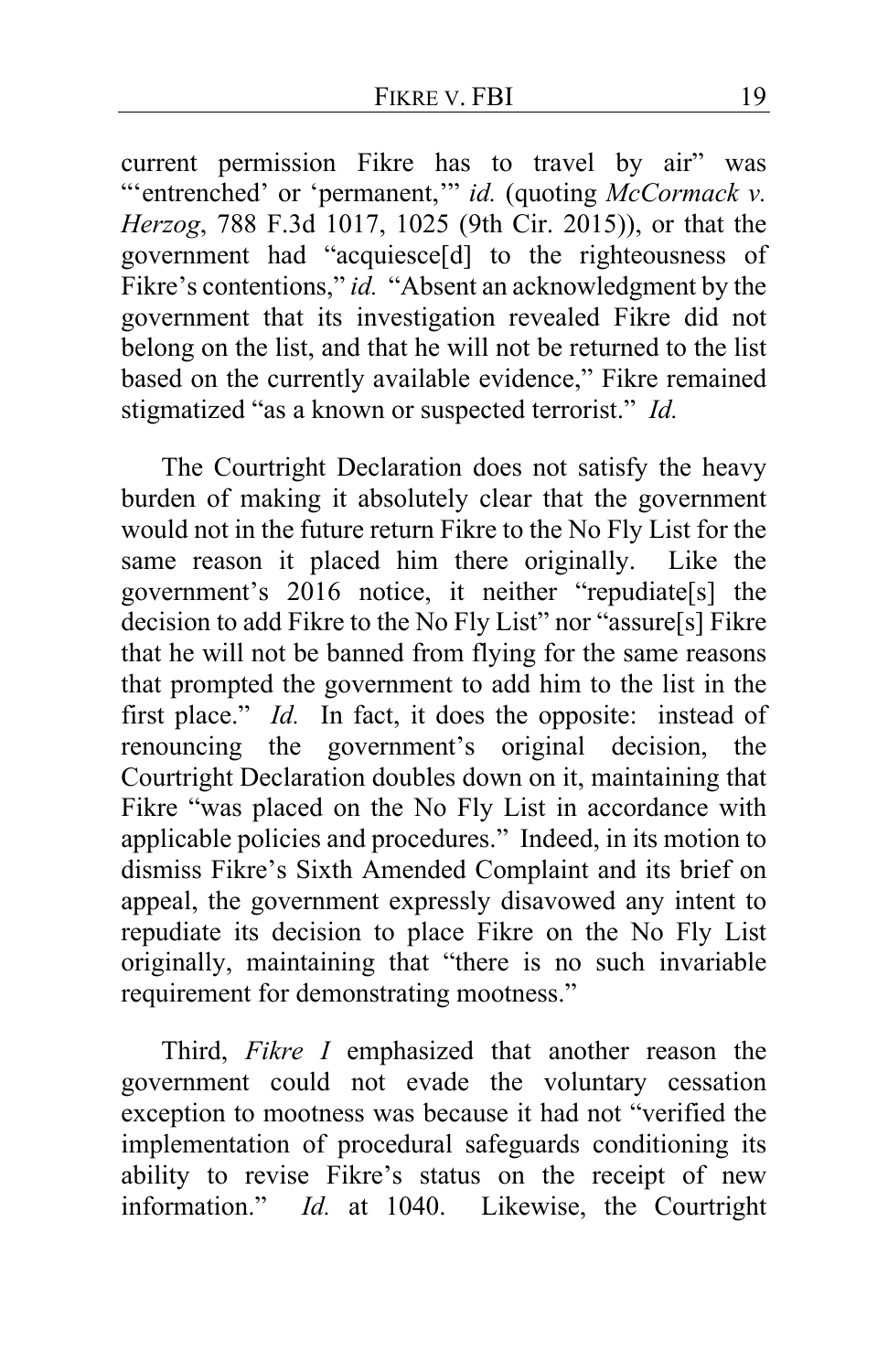Declaration provides no sign that any such procedural safeguards have been implemented. To the contrary, that Declaration refers to "applicable policies and procedures" as if static from the time Fikre was placed on the No Fly List until now.

The government nevertheless maintains that, by providing that Fikre "will not be placed on the No Fly List in the future based on the currently available information," the Courtright Declaration "condition[s] its ability to revise Fikre's status on the receipt of new information." That statement, however, does not ensure that Fikre "will not be banned from flying for the same reasons that prompted the government to add him to the list in the first place." *Fikre I*, 904 F.3d at 1040. Instead, the Declaration indicates only that Fikre "*no longer* satisfie[s]" the government's criteria, based on information available now regarding Fikre's *current* circumstances. (emphasis added).Should Fikre's circumstances change back to what they were when he was first placed on the No Fly List, he could be placed on the list again "for the same reasons that prompted the government to add him to the list in the first place." *Id.*

We disagree with the government's contention that the phrase "currently available information" "necessarily subsumes the information known" when Fikre was first placed on the No Fly List and that any decision to add him to the List again "would necessarily be based on a new factual record." The government insists elsewhere in its brief that it need not "declare that plaintiff should not have been placed on the No Fly List even in the past, based on the information available to the government at that time" because No Fly List decisions "are highly fact-dependent assessments" based "on the information available to the government *at that time*." (emphasis added). Likewise, in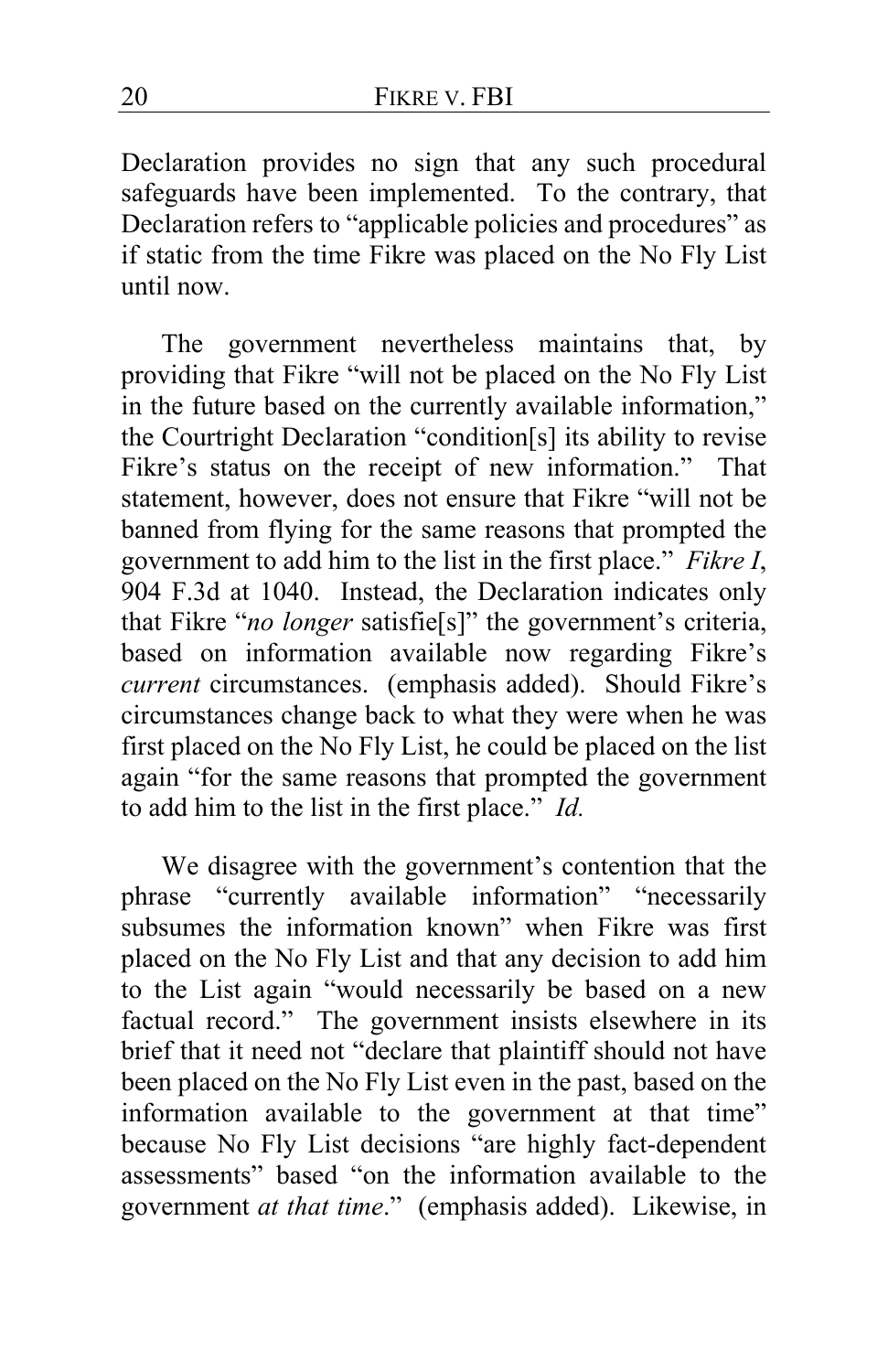its motion to dismiss Fikre's Sixth Amended Complaint, the government maintained that "watchlisting decisions are based on current assessments of the risks posed by particular individuals" and that the Courtright Declaration addressed only "the Government's *current* assessment of Plaintiff," not its assessment at "the point at which Plaintiff was originally nominated." In light of these additional statements, the government's careful choice of words in the sentence first quoted in this paragraph appears to connote only that Fikre will not be placed on the No Fly List now based on what he did in the past, not that he would not be placed on the List if "a new factual record" showed that he was engaging in the same or similar conduct once again.

In sum, the government has assured Fikre only that he does not *currently* meet the criteria for inclusion on the No Fly List. It has not "repudiated the decision" to place Fikre on the list, nor has it identified any criteria for inclusion on the list that may have changed. Thus, there is no reason to believe that the government would not place Fikre on the list "for the same reasons that prompted the government to add him to the list in the first place." *Fikre I*, 904 F.3d at 1040. As before, "the government remains practically and legally 'free to return to [its] old ways'" the moment Fikre again meets whatever criteria he satisfied initially. *Id.* at 1039 (alteration in original) (quoting *W.T. Grant*, 345 U.S. at 632).

Aside from relying on the Courtright Declaration, the government also asserts that because Fikre's "removal from the No Fly List is now five years old," "[w]hat may have appeared in the prior appeal to have been a 'tentative[]' discretionary decision is now more clearly an 'entrenched' agency action." The government also contends this case is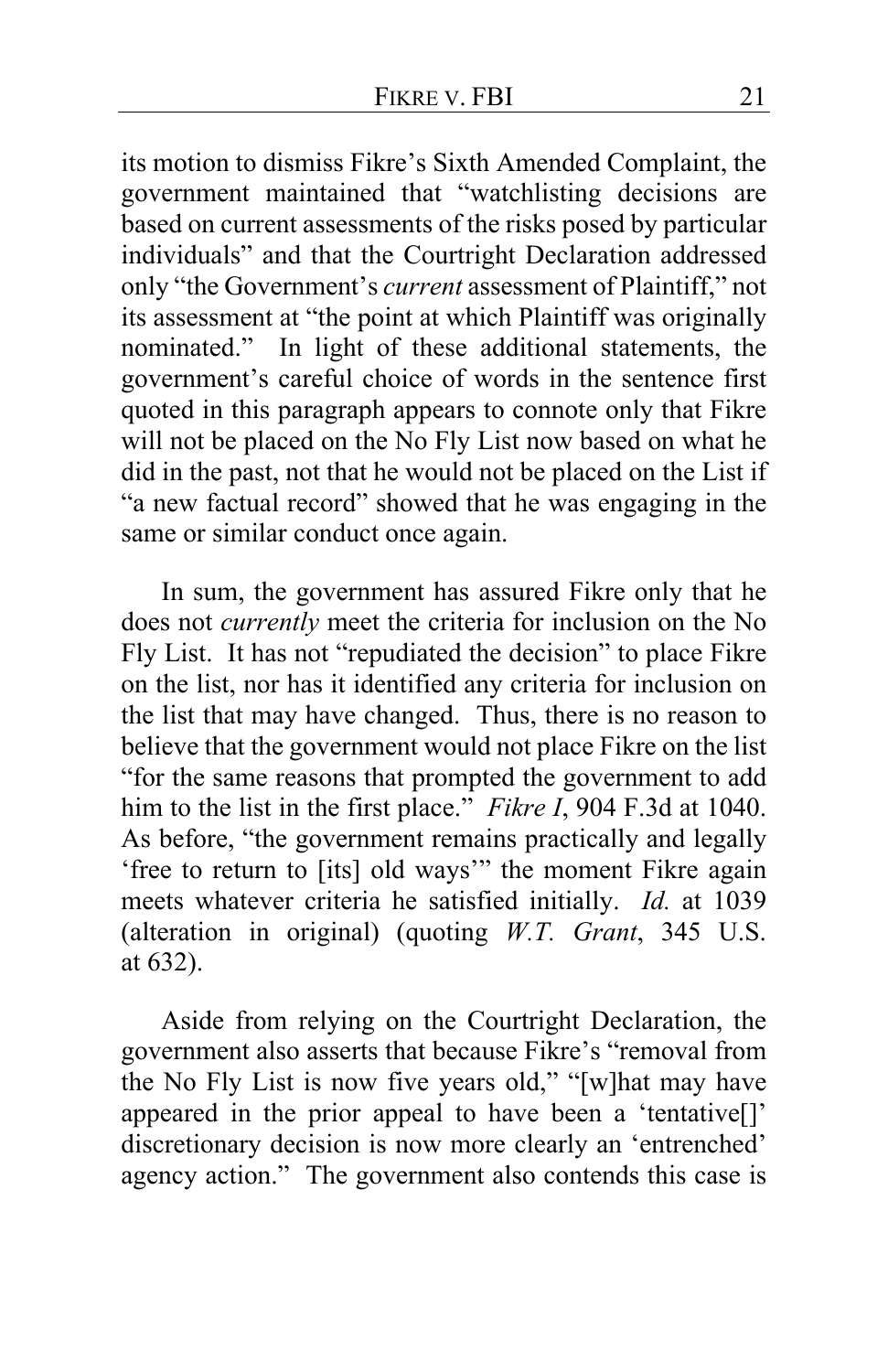now moot because we stated that "there is no bright-line rule for application of the voluntary cessation doctrine."

These arguments do not fly. It is true, of course, that there is no bright-line rule for applying the voluntary cessation doctrine, *Fikre I*, 904 F.3d at 1039, and that the passage of time may support the conclusion that the government has abandoned its allegedly illegal conduct for good, *see, e.g.*, *Bell v. City of Boise*, 709 F.3d 890, 900 (9th Cir. 2013). But for the reasons just explained, the government's decision to remove Fikre from the No Fly List remains "an individualized determination untethered to any explanation or change in policy, much less an abiding change in policy," notwithstanding the passage of time since Fikre's change of status. *Fikre I*, 904 F.3d at 1039–40. And even though there is no bright-line rule for the application of the voluntary cessation doctrine as a general matter, this Court did draw some applicable lines for *this case* in *Fikre I*. Again, absent exceptions not at issue here, "when a court decides upon a rule of law, that decision should continue to govern the same issues in subsequent stages in the same case." *Arizona v. California*, 460 U.S. 605, 618 (1983). Applying *Fikre I*'s analysis, Fikre's No Fly List claims are not moot.

# **B. Subject Matter Jurisdiction**

The government contends that, even if Fikre's No Fly List due process claims are not moot, we must affirm the district court's dismissal of those claims on the ground that 49 U.S.C. § 46110 divests the district court of subject matter jurisdiction over those claims. Not so.

Section 46110, as relevant here, concerns judicial review of orders issued by the TSA Administrator. Specifically, § 46110 states that "a person disclosing a substantial interest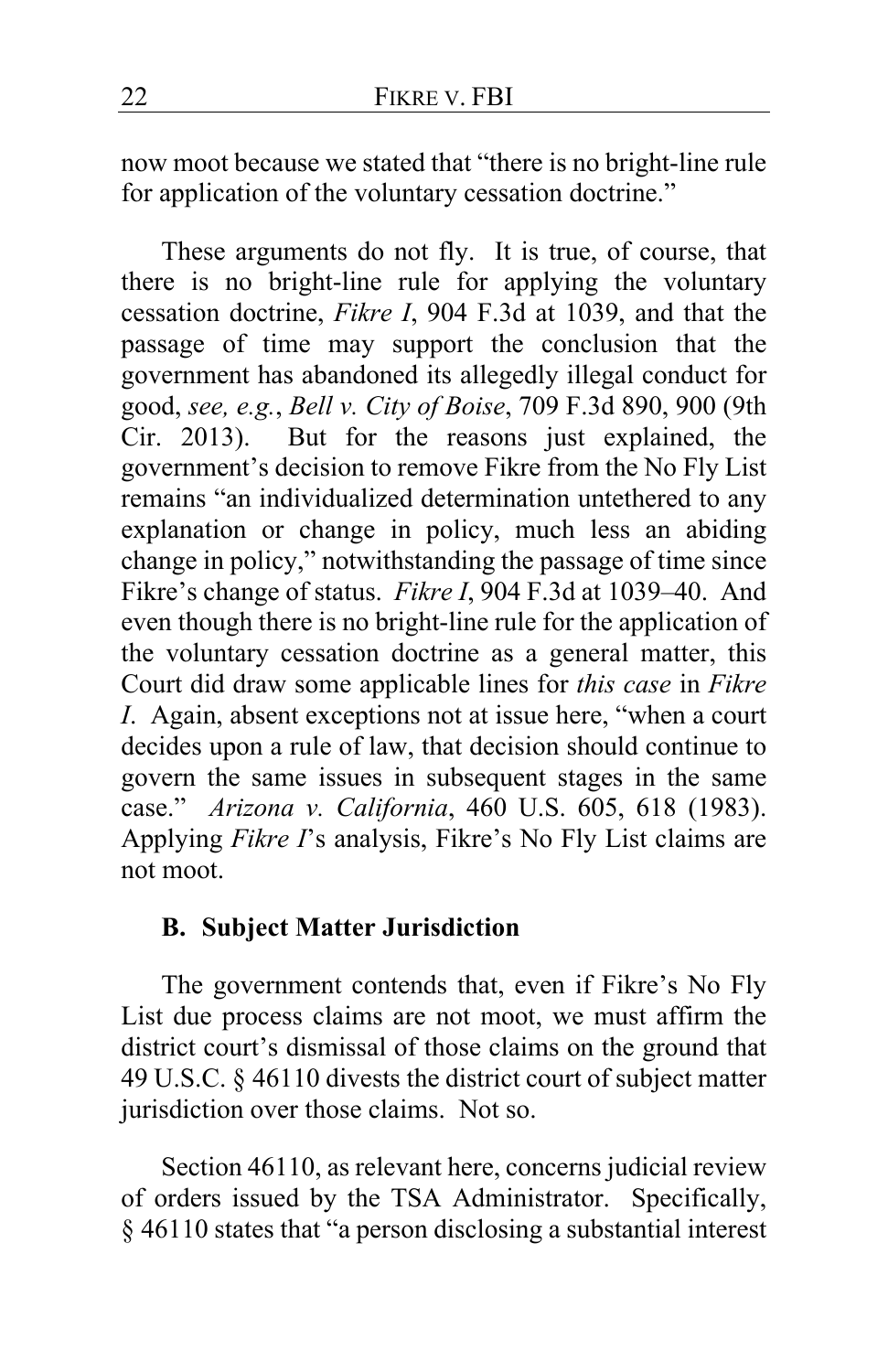in an order issued by" the TSA Administrator "under this part . . . may apply for review of the order by filing a petition for review" in an appropriate court of appeals. 49 U.S.C.  $§$  46110(a). "The petition must be filed not later than 60 days after the order is issued," *id.*, and the court of appeals "has exclusive jurisdiction to affirm, amend, modify, or set aside any part of the order," *id.* § 46110(c). So, if Fikre's lawsuit challenges an order by the TSA Administrator, as the government contends, then the district court would lack jurisdiction over his claims. But if his lawsuit challenges the conduct of another agency, such as the Screening Center, then  $§$  46110 is inapplicable.

To support its argument that Fikre's claims are barred by § 46110, the government relies on *Kashem v. Barr*, 941 F.3d 358 (9th Cir. 2019). *Kashem* concerned a lawsuit filed by a group of individuals on the No Fly List challenging both the sufficiency of the procedures for disputing their inclusion on the No Fly List and, substantively, their "continued inclusion on the No Fly List." *Id.* at 364, 367. After they were prevented in 2010 from boarding commercial flights, the plaintiffs filed grievances through the DHS TRIP process and a lawsuit alleging that their apparent inclusion on the No Fly List violated their substantive due process rights. *See Latif v. Holder*, 686 F.3d 1122, 1126 (9th Cir. 2012).**[7](#page-22-0)** As a result of the *Latif* litigation, the government in 2015 revised the DHS TRIP procedures. *Kashem*, 941 F.3d at 367. Those revised procedures made the TSA Administrator alone—not the Terrorist Screening Center—responsible for issuing a

<span id="page-22-0"></span>**<sup>7</sup>** The *Kashem* and *Latif* appeals involved the same group of plaintiffs and the same underlying lawsuit. The plaintiffs in *Kashem*  were the four plaintiffs from *Latif* still on the No Fly List after the government reevaluated their statuses in light of *Latif*. *Kashem*, 941 F.3d at 367 & n.2.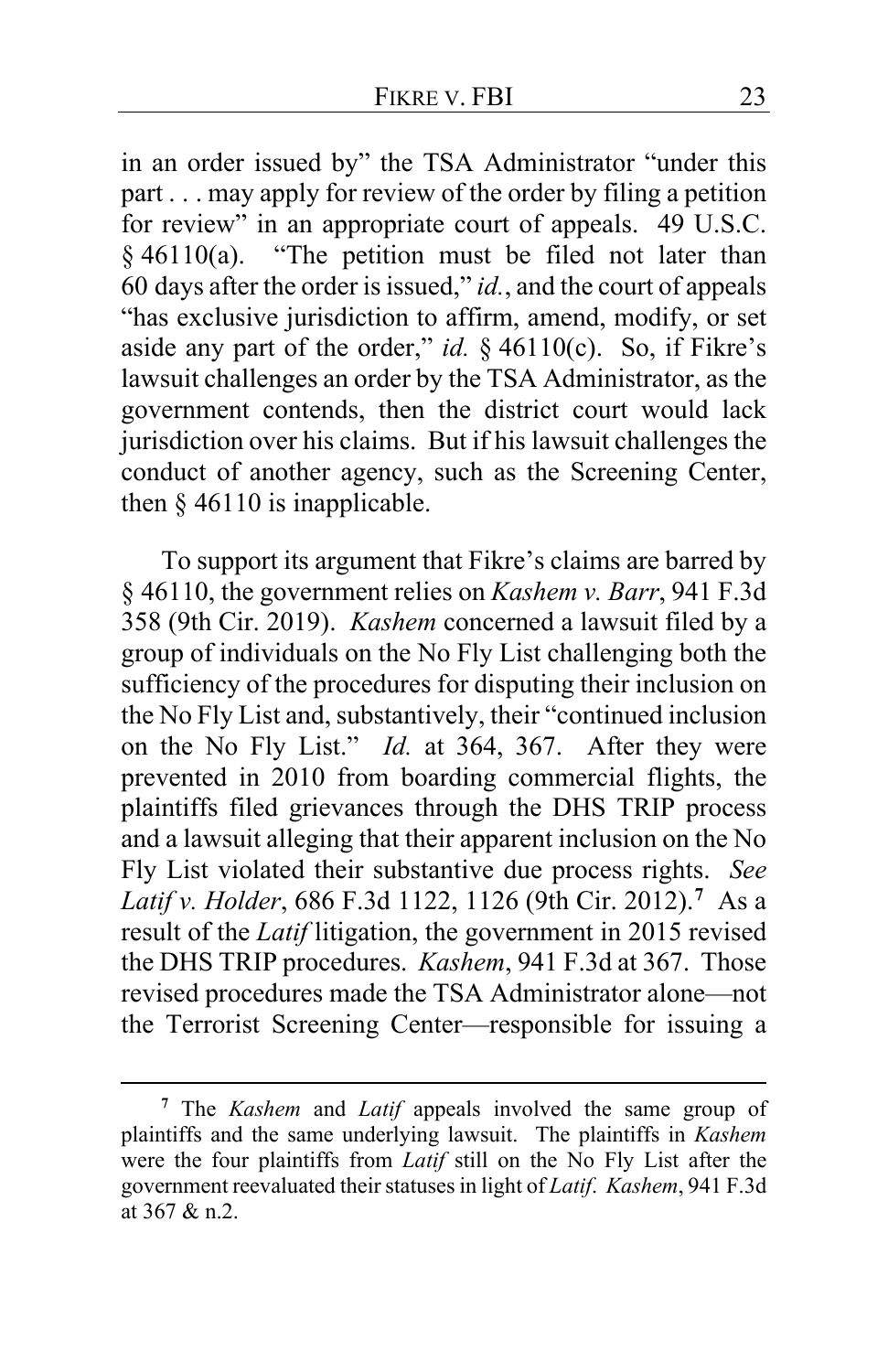final order maintaining a traveler on the No Fly List at the conclusion of the DHS TRIP process. *Id.* at 391.

Evaluating the *Kashem* plaintiffs' challenge to their continued No Fly List status under those revised procedures, the TSA Administrator "issued final orders maintaining each plaintiff on the list." *Id.* at 367–68. The *Kashem* plaintiffs the subset of the plaintiffs from *Latif* who were still on the No Fly List—then returned to the district court to challenge their continued inclusion on the No Fly List. *Id.* at 367–68. The district court dismissed their substantive due process claims for lack of subject matter jurisdiction, citing § 46110. *Id.* at 369.

This Court's opinion in *Kashem* affirmed the dismissal. *Id.* at 390–91. We explained that, "[b]efore the 2015 revisions to the DHS TRIP procedures,"  $\frac{3}{5}$  46110 did not bar district court review of a No Fly List order, because "[the Screening Center<sup>-</sup> not TSA—actually review[ed] the classified intelligence information about travelers and decide[d] whether to remove them from the list." *Id.* at 390 (quoting *Latif*, 686 F.3d at 1128). Under the revised DHS TRIP procedures, however, "the TSA Administrator is solely responsible for issuing a final order maintaining a traveler on the No Fly List" at the conclusion of the DHS TRIP process. *Id.* at 391. The Screening Center submits only a recommendation and supporting materials to the TSA Administrator, to aid in that decision. *Id.* So, for an individual challenging a No Fly List decision made at the conclusion of the DHS TRIP process, *Kashem* explained, "[i]t is no longer the case" that "any remedy must involve [the Screening Center]." *Id. Kashem* thus held that § 46110 governed the plaintiffs' suit challenging the TSA Administrator's final order maintaining them on the No Fly List. *Id.*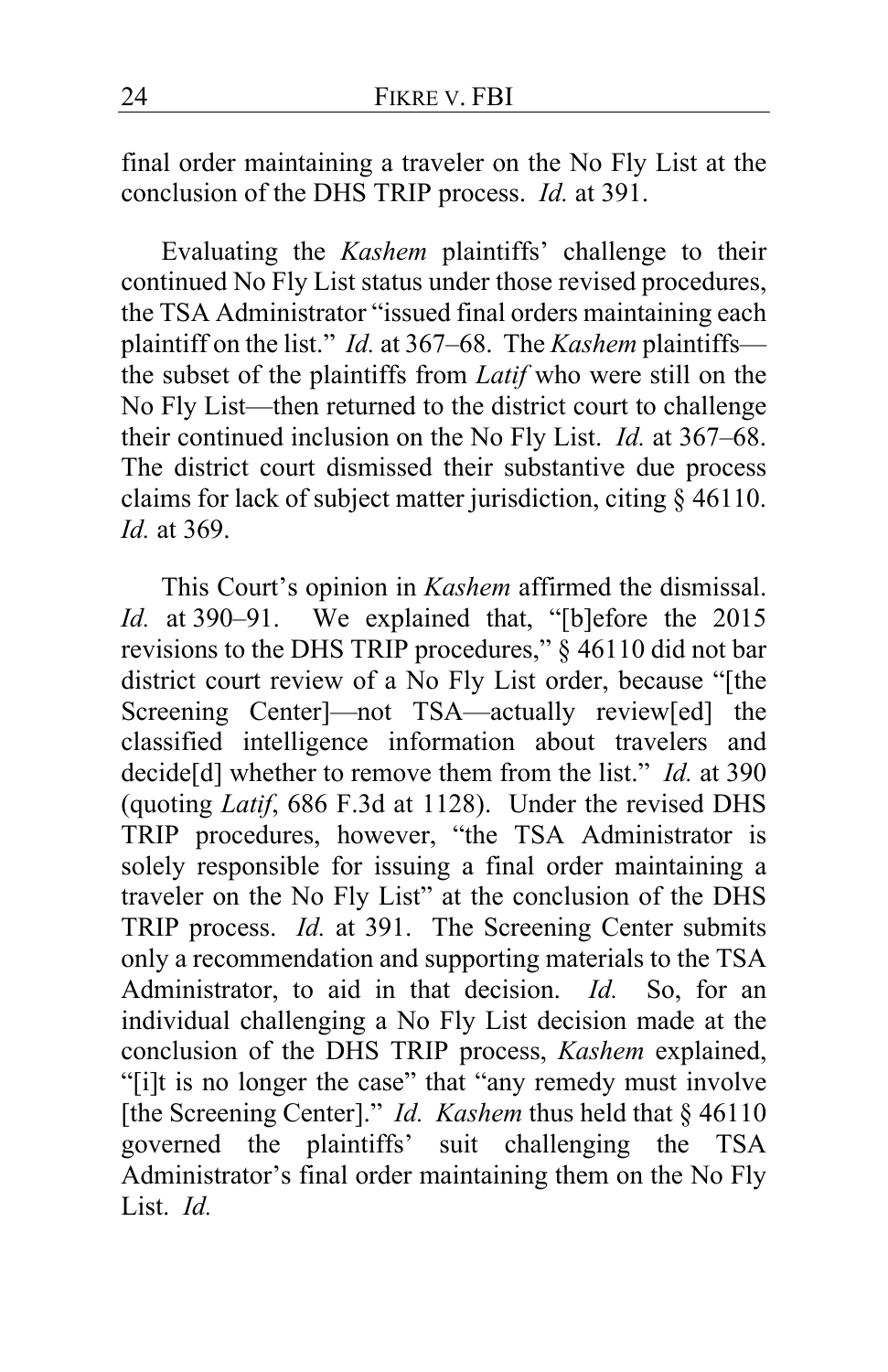The government argues that "*Kashem* is squarely on point." It is not. Unlike the plaintiffs in *Kashem*, Fikre is not challenging the *TSA Administrator's* decision refusing to remove him from the No Fly List under the DHS TRIP process. He is challenging the *Screening Center's* decision to place him on the No Fly List in the first place.**[8](#page-24-0)**

As Fikre explains in his briefing before this Court, his challenge concerns "the entire watchlisting system that *led to his listing*, including both the *initial decision and process used to place him on the No Fly List*." (emphasis added). That characterization of Fikre's action is borne out by his Seventh Amended Complaint. With respect to his procedural due process claim, Fikre alleges that the government "*placed* Plaintiff's name in the Terrorist Screening Database and on its No Fly List subcomponent" and asserts that he "has experienced economic, reputational,

<span id="page-24-0"></span>**<sup>8</sup>** Before the 2015 changes to the DHS TRIP process, *Latif* held that § 46110 did not divest the district court of jurisdiction to hear a substantive due process challenge to inclusion on the No Fly List. 686 F.3d at 1127. In so holding, *Latif* observed in a footnote that, "[w]ith regard to the applicability of  $\S$  46110, there is no meaningful difference between the 'initial placement' of a name on the List and 'continued placement' or 'removal'" because (at that time) "[the Screening Center] decide<sup>[d]</sup> both whether travelers are placed on the List and whether they stay on it," even in the course of the DHS TRIP process. *Id.* at 1127 n.6; *see id.* at 1125–26. After the 2015 revisions to the DHS TRIP process, however, there *is* a "meaningful difference" between an individual's "initial placement" on the No Fly List, carried out by the Screening Center, and an individual's "continued placement" or "removal" pursuant to DHS TRIP, carried out by the TSA Administrator. *Id.*  at 1127 n.6. In its brief in *Kashem*, the government made exactly that distinction, arguing that the plaintiffs there were "not challenging their inclusion on the No Fly List in the first instance" but rather "their continued inclusion on the No Fly List following review under the revised DHS TRIP procedures." Answering Brief for Appellees at 68, *Kashem v. Barr*, 941 F.3d 358 (9th Cir. 2019) (No. 17-35634).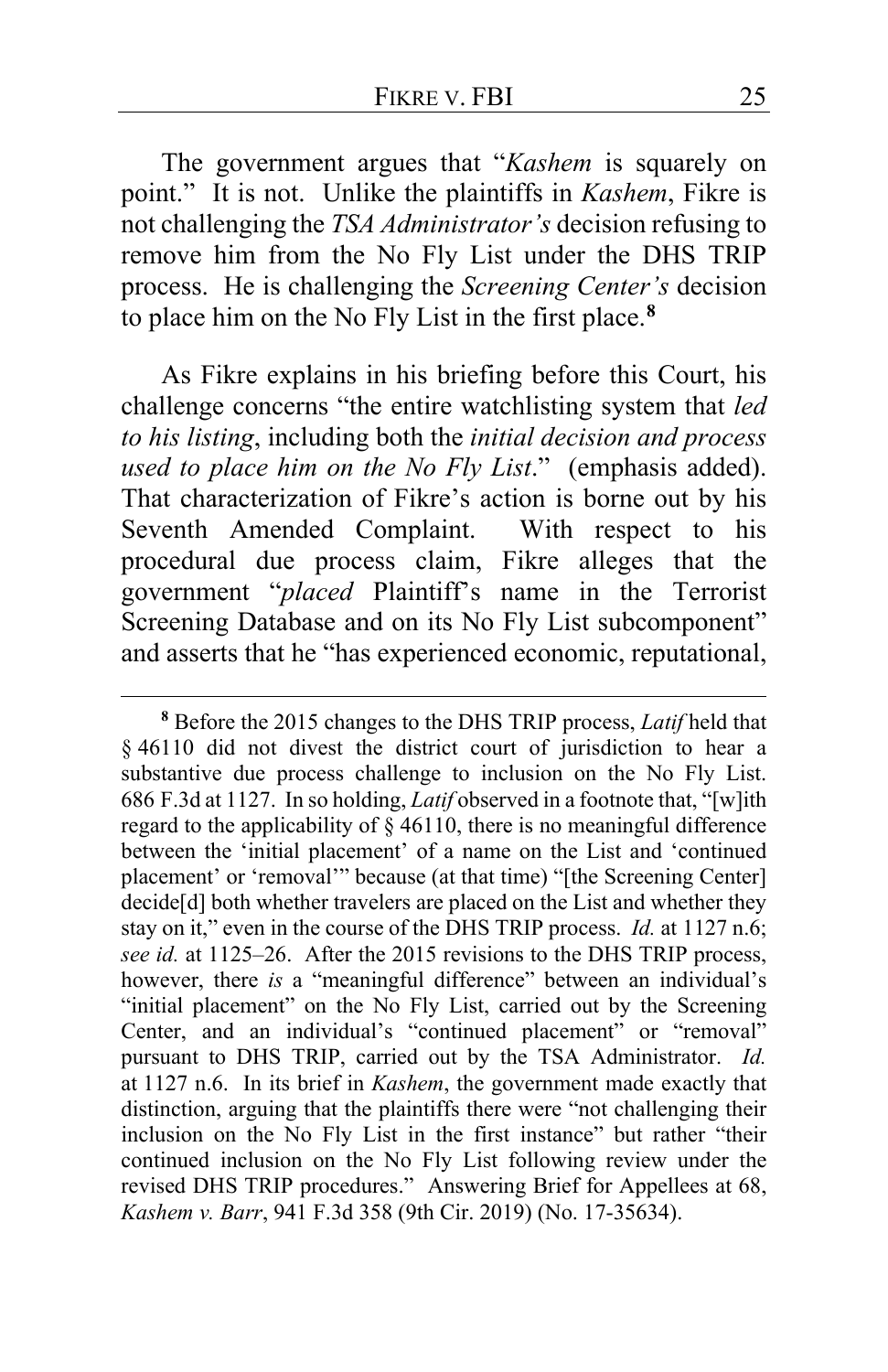physical, and liberty harms due to Defendants' *placement* of his name" on those lists. With respect to his substantive due process claim, Fikre alleges, among other things, that the government "*placed* Plaintiff on the TSDB and No Fly List despite lacking any reasonable suspicion that Plaintiff is a known, suspected, or potential terrorist" and that the government relies on "race, ethnicity, national origin, religious affiliation, and First Amendment protected activities as factors supporting *placement* on the TSDB and No Fly List." (emphasis added). By contrast, Fikre's complaint mentions the DHS TRIP process very little, spending just two paragraphs on Fikre's engagement with that redress process.**[9](#page-25-0)**

In sum, unlike the plaintiffs in *Kashem*, Fikre does not challenge the TSA Administrator's decision made at the end of the DHS TRIP process or seek a court order requiring the TSA Administrator to remove him from the No Fly List.

<span id="page-25-0"></span>**<sup>9</sup>** Fikre's complaint notes that the TSA reaffirmed in early 2015 that his name would remain on the No Fly List. But the complaint does not purport to challenge that decision. And although Fikre's complaint mentions the government's "actions in placing *and keeping*" him on the No Fly List, (emphasis added), our understanding is that those references, in the context of Fikre's full complaint, concern the Screening Center's own authority, independent of the DHS TRIP process, to remove individuals from the No Fly List. That independent authority is both alleged in the complaint and confirmed by the government's watchlisting overview document, which states that "[the Screening Center] regularly reviews data in the TSDB" and that, "[i]f it is determined during the quality assurance reviews that a change should be made to a record in the TSDB," the Screening Center "takes steps to clarify the record," including "[a]dditions, modifications, and removals." In any event, to the degree Fikre's complaint can, contrary to our own interpretation, be read to challenge the TSA's decision not to remove him from the No Fly List as part of DHS TRIP review, the district court, and this Court, would lack jurisdiction over that aspect of Fikre's case.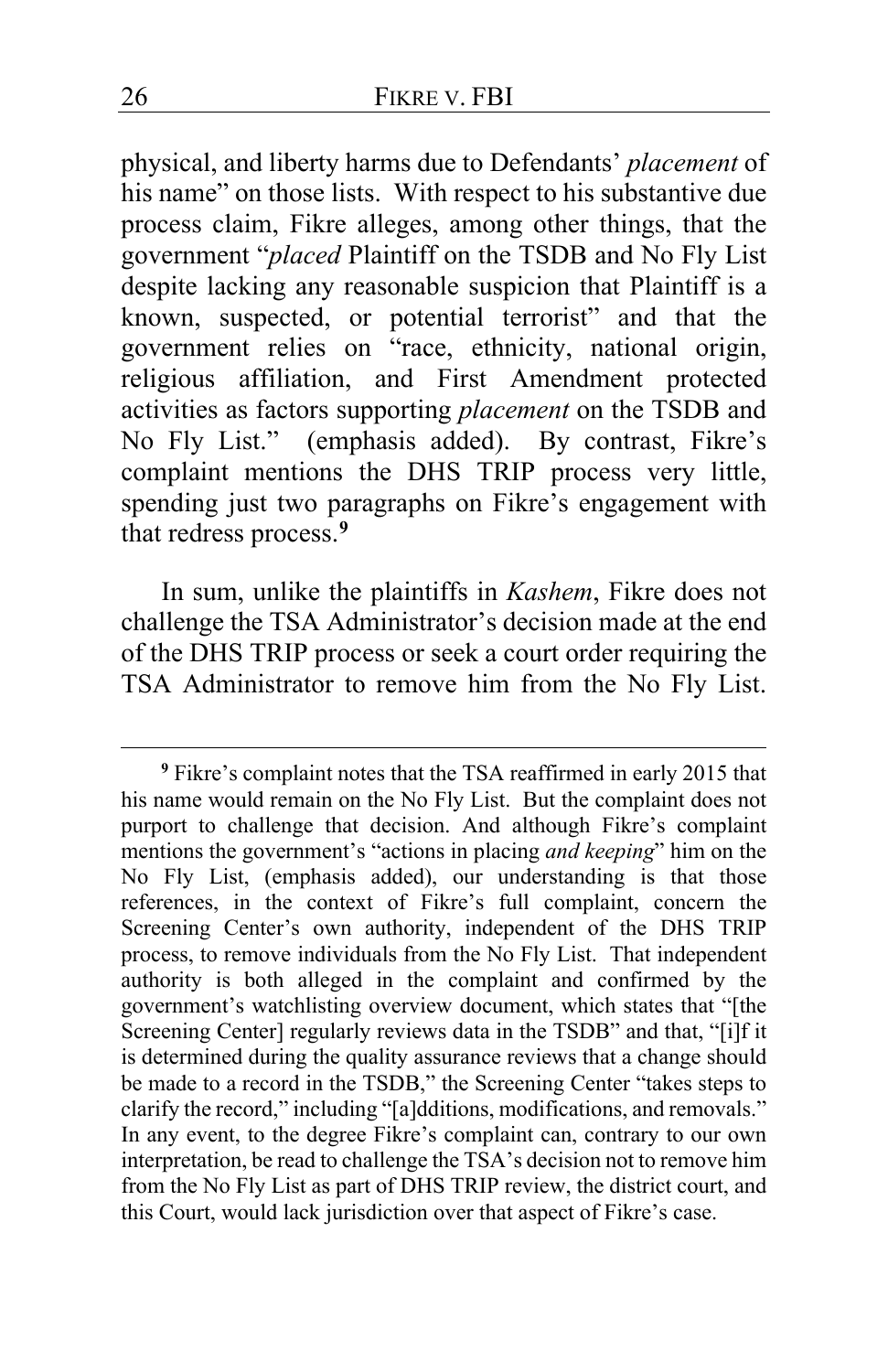Rather, his claims concern the Screening Center's role in assigning him to the No Fly List in the first place. As in *Ibrahim v. Department of Homeland Security*, 538 F.3d 1250 (9th Cir. 2008), "putting [Fikre's] name on the No-Fly List was an 'order' of an agency *not* named in section 46110," and so "the district court retains jurisdiction to review that agency's order," *id.* at 1255; *see also Mokdad v. Lynch*, 804 F.3d 807, 811–12 (6th Cir. 2015) (distinguishing between a plaintiff's challenge to "the adequacy of the redress process," which "amount[s] to a challenge to a TSA order," and "a direct challenge to his placement by [the Screening Center] on the No Fly List").**[10](#page-26-0)**

### **C. Stigma-Plus Procedural Due Process Claim**

Fikre also appeals the district court's dismissal of his complaint for failure to state a cognizable stigma-plus procedural due process claim. We remand Fikre's stigmaplus procedural due process claim to the district court to consider in the first instance whether Fikre states a viable procedural due process claim when his placement on the No Fly List is also considered.

To state a procedural due process claim, a plaintiff must allege "(1) a liberty or property interest protected by the

<span id="page-26-0"></span>**<sup>10</sup>** The government also contends that *Kashem* erred by distinguishing, for purposes of § 46110, procedural due process claims challenging the sufficiency of DHS TRIP's procedures and substantive challenges to the decision in a final TSA order. 941 F.3d at 391 n.16. As a three-judge panel, we would be bound by this distinction in *Kashem*, were it relevant. *Scalia v. Emp. Sols. Staffing Grp., LLC*, 951 F.3d 1097, 1103 (9th Cir. 2020). But it is not. Here, both Fikre's procedural due process and substantive due process claims challenge the Screening Center's decision to place him on the No Fly List, not an order of the TSA Administrator.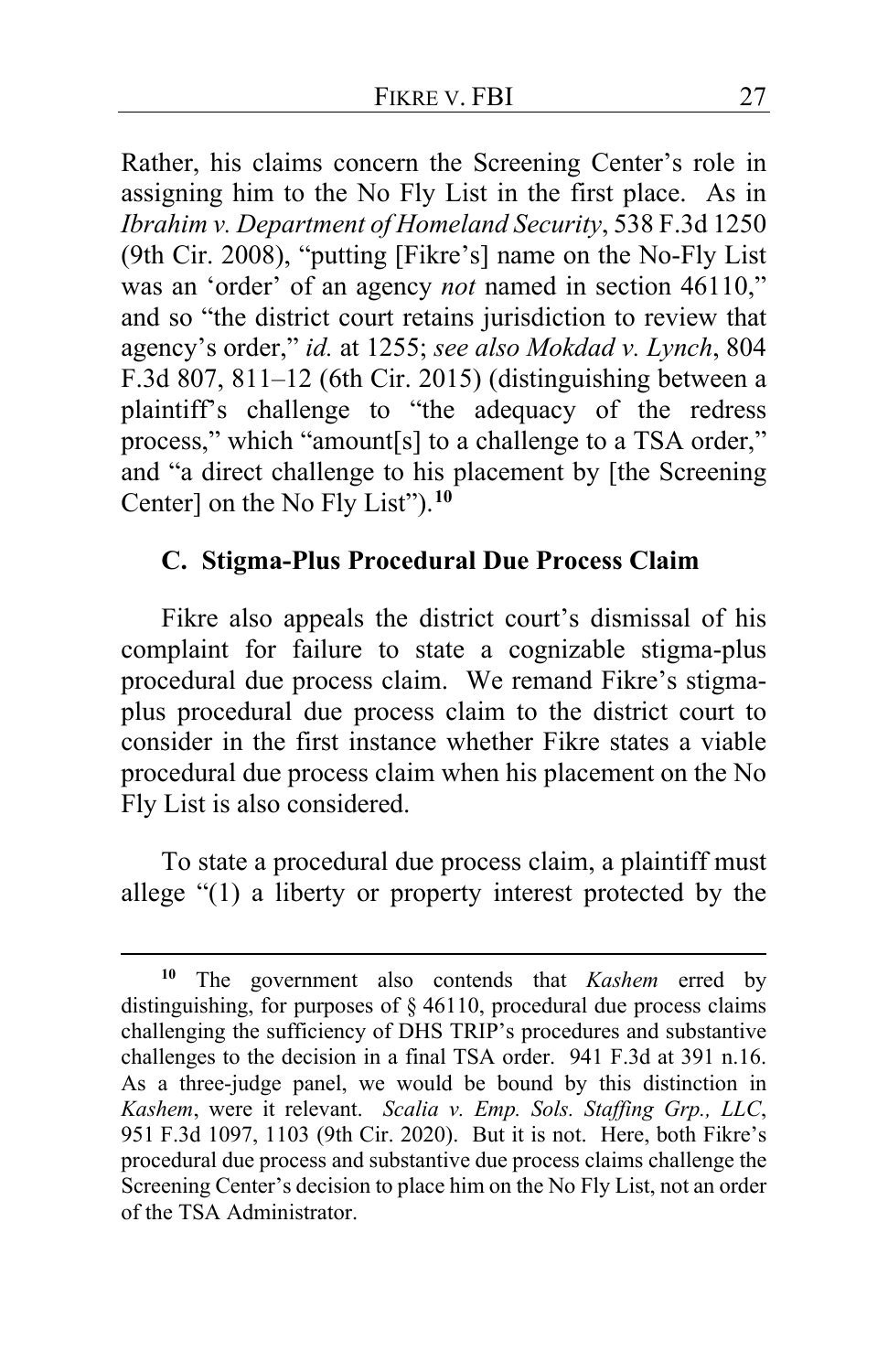Constitution; (2) a deprivation of the interest by the government; [and] (3) lack of process." *Wright v. Riveland*, 219 F.3d 905, 913 (9th Cir. 2000) (alteration in original) (quoting *Portman v. County of Santa Clara*, 995 F.2d 898, 904 (9th Cir. 1993)). Although "[d]amage to reputation alone is not actionable," *Hart v. Parks*, 450 F.3d 1059, 1069 (9th Cir. 2006) (quoting *Paul v. Davis*, 424 U.S. 693, 711– 12 (1976)), such reputational harm caused by the government can constitute the deprivation of a cognizable liberty interest if a plaintiff "was stigmatized in connection with the denial of a 'more tangible' interest," *id.* at 1069–70 (quoting *Paul*, 424 U.S. 701–02). Under this "stigma-plus" test, a plaintiff who has suffered reputational harm at the hands of the government may assert a cognizable liberty interest for procedural due process purposes if the plaintiff "suffers stigma from governmental action plus alteration or extinguishment of 'a right or status previously recognized by state law.'" *Humphries v. County of Los Angeles*, 554 F.3d 1170, 1185 (9th Cir. 2009) (quoting *Paul*, 424 U.S. at 711), *rev'd in part on other grounds*, 562 U.S. 29 (2010)).

Here, the district court permitted Fikre to amend his complaint a seventh time with respect to the theory that he suffered a "stigma-plus" reputational injury by virtue of his alleged inclusion in the Database. And the district court acknowledged that, "if an individual were to suffer a stigma as a result of their placement on the No Fly List and then were denied the ability to travel due to the No Fly List," that allegation might state a viable stigma-plus claim. But the district court held the No Fly List-related claims moot and so viewed the "only stigmatic injury for which Mr. Fikre ha<sup>[d]</sup> established standing" as "the 2016 reputational injury he allegedly suffered as a result of the Mecca and San Diego trips," stemming from his inclusion in the Database. With the No Fly List claims out of the case, the district court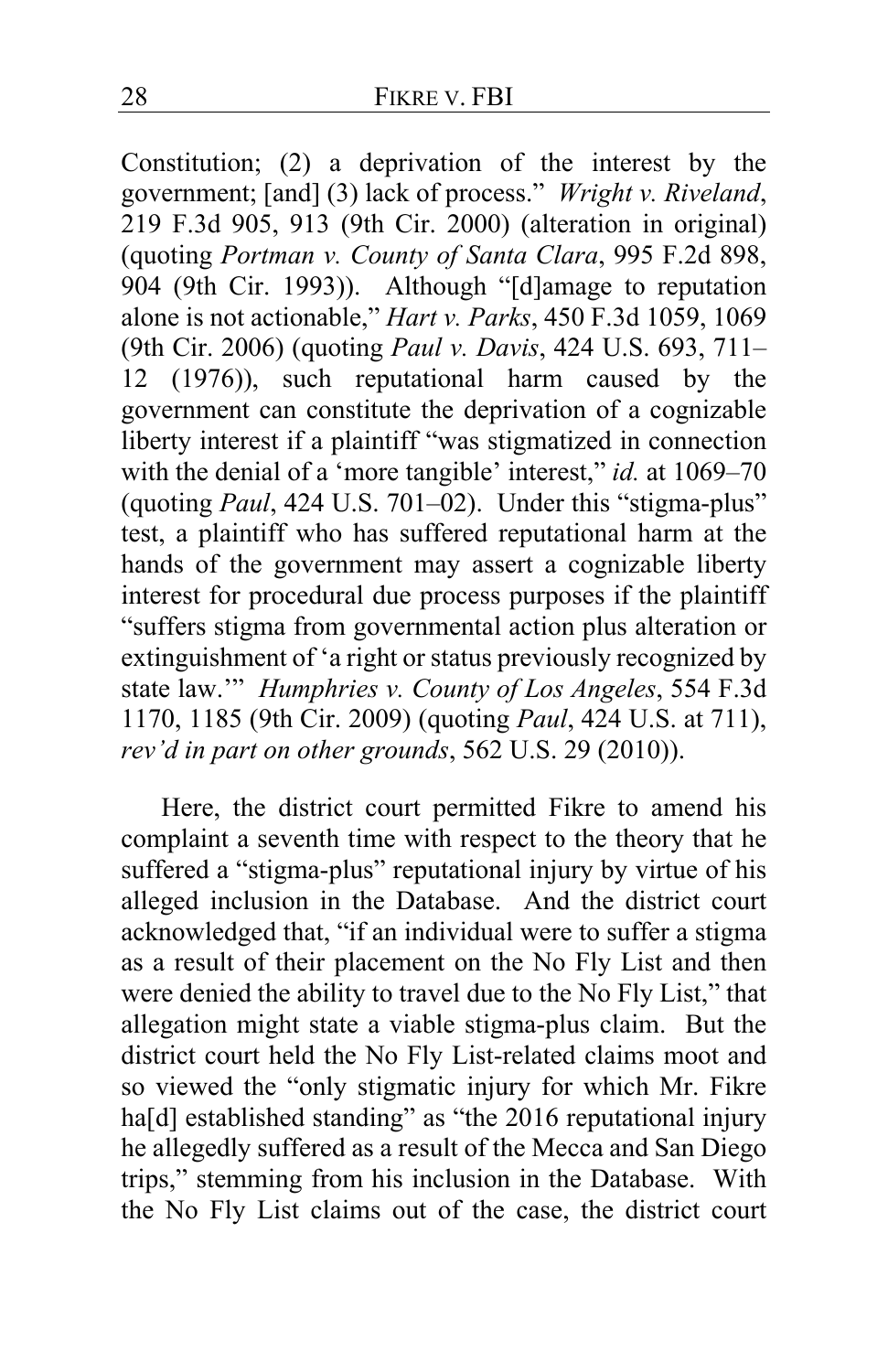concluded that any restriction on Fikre's ability to travel was "far too attenuated in both time and circumstance to be deemed as having occurred 'in connection with' his 2016 reputational injury," and so dismissed the stigma-plus claims.

But we have concluded that the district court erred by dismissing as moot Fikre's claims pertaining to his placement on the No Fly List. *See supra* Part II.A. Considering Fikre's placement on the No Fly List and his alleged presence in the broader Database together, both the reputational injuries and the "plus" factors at issue in Fikre's case may be more numerous and more substantial than the district court believed.

Generally, "a federal appellate court does not consider an issue not passed upon below," although we have discretion to do so "where the issue presented is a purely legal one and the record below has been fully developed." *Davis v. Nordstrom, Inc.*, 755 F.3d 1089, 1094 (9th Cir. 2014) (quoting *Quinn v. Robinson*, 783 F.2d 776, 814 (9th Cir. 1986)).Because both the district court's decision and the parties' briefs on appeal focused their stigma-plus analysis on the stigma and plus factors related to Fikre's 2016 reputational injuries stemming from his status as an individual listed in the Database—not on those factors as they related to the ramifications of his previous No Fly List status—we choose not to exercise that discretion in this case. We therefore vacate the district court's dismissal of Fikre's stigma-plus claim and remand for the district court to consider whether Fikre has a viable procedural due process claim when his No Fly List-related injuries are also considered.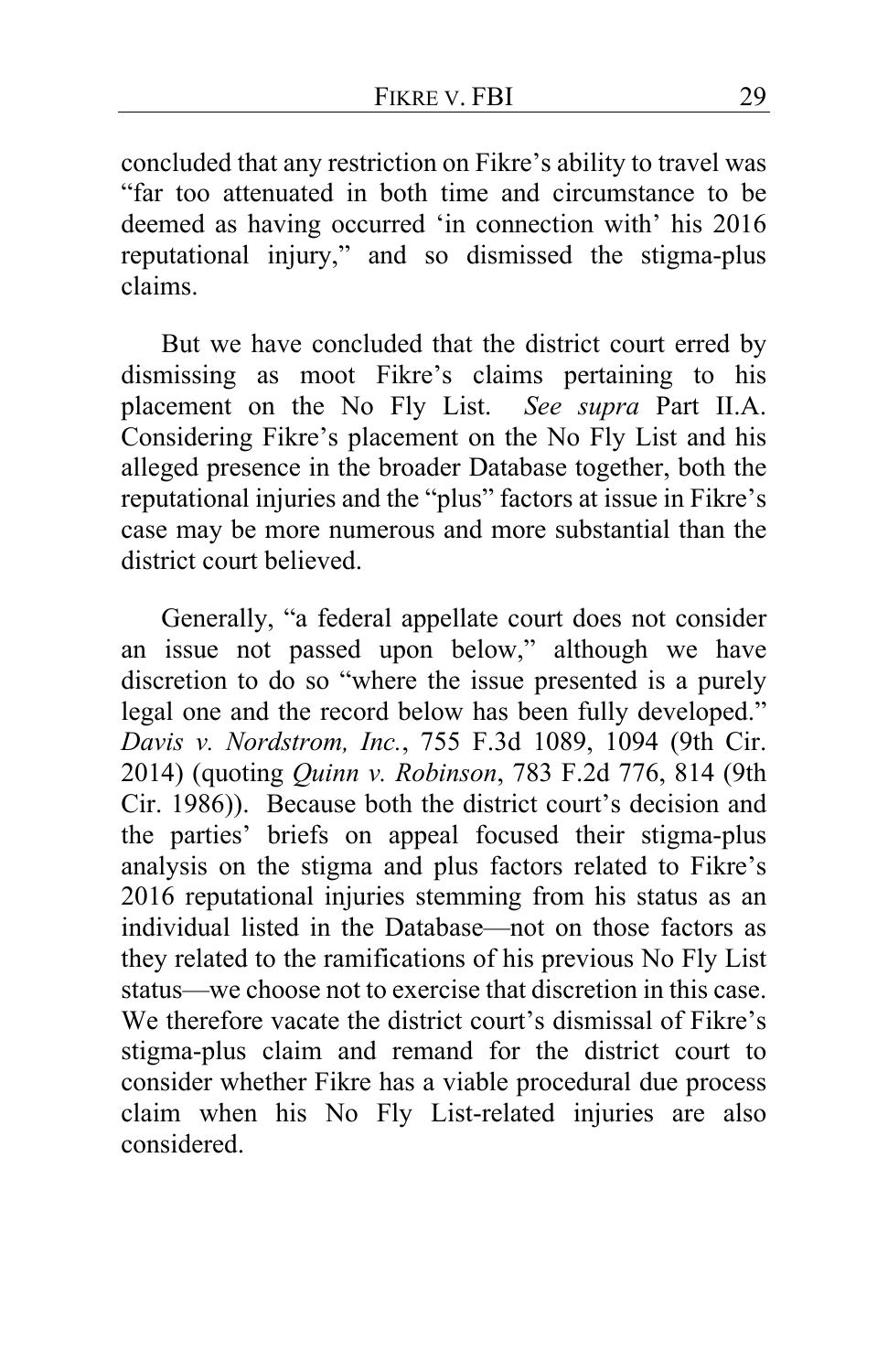#### **III. Scope of Remand**

We briefly clarify what claims will be before the district court on remand.

Fikre's Seventh Amended Complaint asserted two causes of action—a Fifth Amendment procedural due process claim and a Fifth Amendment substantive due process claim. Each of those causes of action pertains both to his past placement on the No Fly List and to his alleged current inclusion in the Database.

Fikre raised two issues in his opening brief on appeal. First, Fikre challenged the district court's dismissal as moot of his No Fly List-related claims. Second, Fikre challenged the district court's dismissal for failure to state a claim of his stigma-plus procedural due process claim, relating to his alleged inclusion in the Database. Because Fikre did not challenge the district court's dismissal of his substantive due process claim stemming from his inclusion in the Database, any challenge to that decision has been waived. *See, e.g.*, *Shivkov v. Artex Risk Sols., Inc.*, 974 F.3d 1051, 1061 (9th Cir. 2020).

But by appealing the district court's mootness ruling in its entirety, Fikre necessarily preserved both his substantive and non-stigma-related procedural due process challenges to his placement on the No Fly List. The district court ruled on neither challenge on the merits, given its mootness determination. By challenging that determination, Fikre was requesting reinstatement of his operative complaint as to both due process challenges to his placement on the No Fly List; by reversing as to mootness, we confirm that the merits of both challenges as alleged in the operative complaint were properly before the district court and so are to be decided.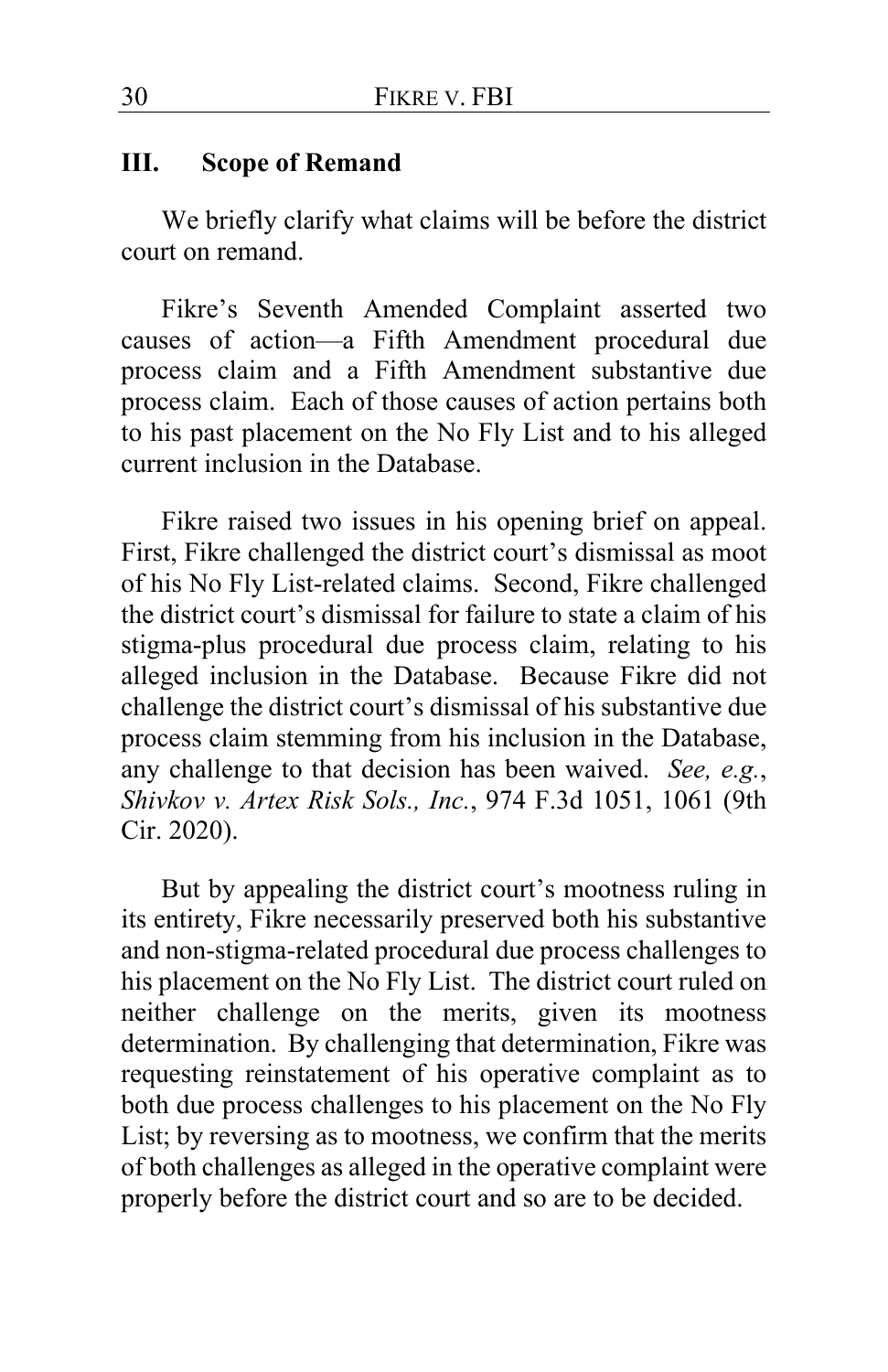The government nonetheless suggested at oral argument that Fikre entirely relinquished any substantive due process claim on appeal. To support that contention, the government pointed to Fikre's statement in his reply brief, in response to the government's jurisdictional arguments, that his appeal "does not concern Fikre's substantive due process claims" because the district court dismissed them as moot, and that, "[a]s relevant to this appeal, Fikre challenges the No Fly List (and the broader TSDB) on procedural due process grounds." That statement did not waive Fikre's substantive due process claim as it pertains to his placement on the No Fly List. Rather, as Fikre's reply brief recognized, the merits of Fikre's No Fly List-specific claims, whether substantive or procedural, are not before this Court because the district court dismissed them as moot and never ruled on them substantively. Therefore, "[a]s relevant to this appeal" on the merits, only the district court's dismissal of Fikre's separate stigma-plus procedural due process claim was implicated.

As explained, we now hold that the district court erred by dismissing Fikre's No Fly List claims as moot and that § 46110 does not divest the district court of jurisdiction over those claims. Both Fikre's substantive due process and nonstigma-related procedural due process claims pertaining to his placement by the Screening Center on the No Fly List, as well as his stigma-plus procedural due process claims pertaining both to his placement on the No Fly List and his alleged placement in the Database, will be before the district court on remand. Any substantive due process claim pertaining to his placement in the Database will not.

## **IV. Conclusion**

We reverse the district court's dismissal on mootness grounds of Fikre's substantive due process and non-stigma